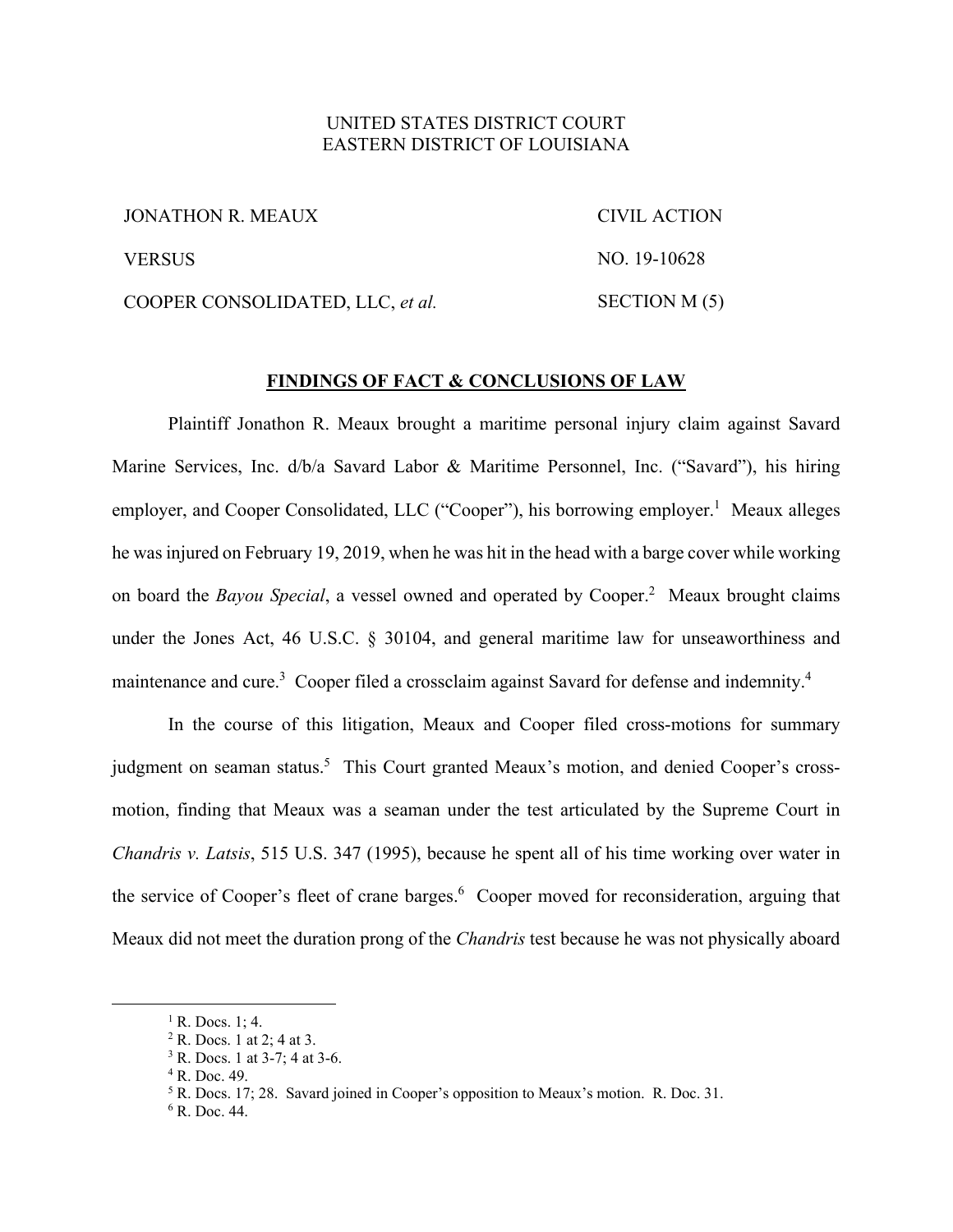one of Cooper's crane barges more than  $30\%$  of the time.<sup>7</sup> The Court denied the motion finding that it did not matter that Meaux was not physically aboard Cooper's vessels when he was working in their service while exposed to the perils of the sea because the *Chandris* test does not have a physical-location requirement.<sup>8</sup> In 2021, the Fifth Circuit handed down its en banc decision in *Sanchez v. Smart Fabricators of Texas, L.L.C.*, 997 F.3d 564 (5th Cir. 2021), adding three inquiries to the "perils of the sea" determination. Following *Sanchez*, Cooper filed a renewed motion for reconsideration, this time arguing that Meaux did not meet the nature prong of the *Chandris* test when the *Sanchez* factors were considered.<sup>9</sup> The Court denied Cooper's renewed motion for reconsideration, finding that, although it was a close call (especially with respect to whether Meaux's work was sea-based or involved seagoing activity), he satisfied the *Sanchez* test for establishing a connection to an identifiable fleet of vessels that was substantial in nature.<sup>10</sup>

Thereafter, Meaux settled his claims with Cooper and Savard.<sup>11</sup> Cooper and Savard then entered into a memorandum of settlement to resolve Cooper's crossclaim wherein they agreed that if this Court determines after trial – including the presentation of evidence not considered in conjunction with the various summary-judgment motions – that Meaux is not a Jones Act seaman, Savard will fund more of the settlement with Meaux.<sup>12</sup> On the other hand, if this Court finds that Meaux is a Jones Act seaman, Cooper will fund more of the settlement with Meaux.<sup>13</sup>

<sup>7</sup> R. Doc. 46.

<sup>8</sup> R. Doc. 57.

<sup>&</sup>lt;sup>9</sup> R. Doc. 104.

<sup>10</sup> R. Doc. 120.  $11$  R. Doc. 143.

<sup>12</sup> R. Doc. 158.

 $13$  *Id.* Cooper submits a post-trial memorandum urging that the way it and Savard settled the crossclaim – making its resolution entirely dependent upon the Court's resolution of Meaux's seaman status – leaves the Court with a case or controversy to decide. R. Doc. 155. After careful consideration, that is likely so, even though Savard was originally aligned with Cooper, against Meaux, on the question of his seaman status. *See* R. Doc. 31. The settlement between Cooper and Savard does appear to leave each with a significant enough stake in the outcome to avoid characterization of the present state of the case as an arranged, friendly test of seaman status.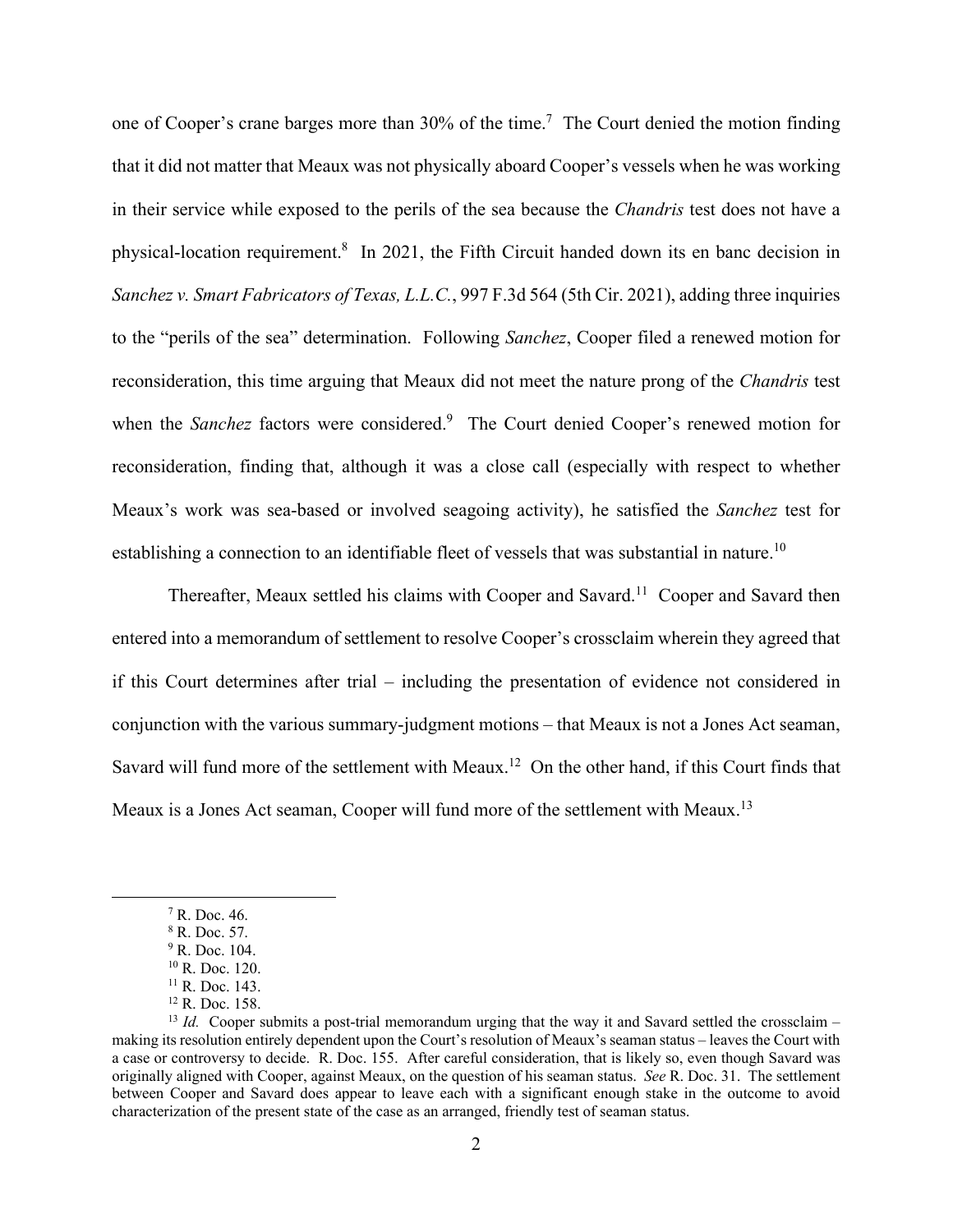On February 9, 2022, this Court held a one-day bench trial on the limited issue of Meaux's seaman status.<sup>14</sup> Having considered the evidence admitted at trial, the arguments of counsel, posttrial submissions, and the applicable law, the Court issues its findings of fact and conclusions of law pursuant to Rule 52 of the Federal Rules of Civil Procedure. To the extent a finding of fact constitutes a conclusion of law, the Court adopts it as such, and vice versa.

### **FINDINGS OF FACT**

## **I. Jurisdiction**

1. This Court has jurisdiction over the claims in the complaint and crossclaim under the admiralty and maritime laws of the United States, 28 U.S.C. § 1333, and Rule 9(h) of the Federal Rules of Civil Procedure.15

2. This Court also has supplemental jurisdiction pursuant to 28 U.S.C. § 1367 over Cooper's crossclaim against Savard.16

3. Venue is appropriate in the Eastern District of Louisiana.<sup>17</sup>

### **II. The Parties**

4. Cooper is a limited liability company organized under Louisiana law. Cooper is the owner and operator of the *Bayou Special*, the crane barge on which Meaux was working at the time of the accident.<sup>18</sup>

5. Savard is a corporation organized under Louisiana law with its principal place of business in Louisiana. Savard was Meaux's hiring employer at the time of the accident.<sup>19</sup>

<sup>&</sup>lt;sup>14</sup> R. Doc. 146.

<sup>15</sup> R. Docs. 1; 4; 49.

<sup>16</sup> R. Doc. 49.

<sup>17</sup> R. Docs. 1; 4.

<sup>18</sup> R. Doc. 144 at 2.

<sup>19</sup> *Id.* at 2, 17.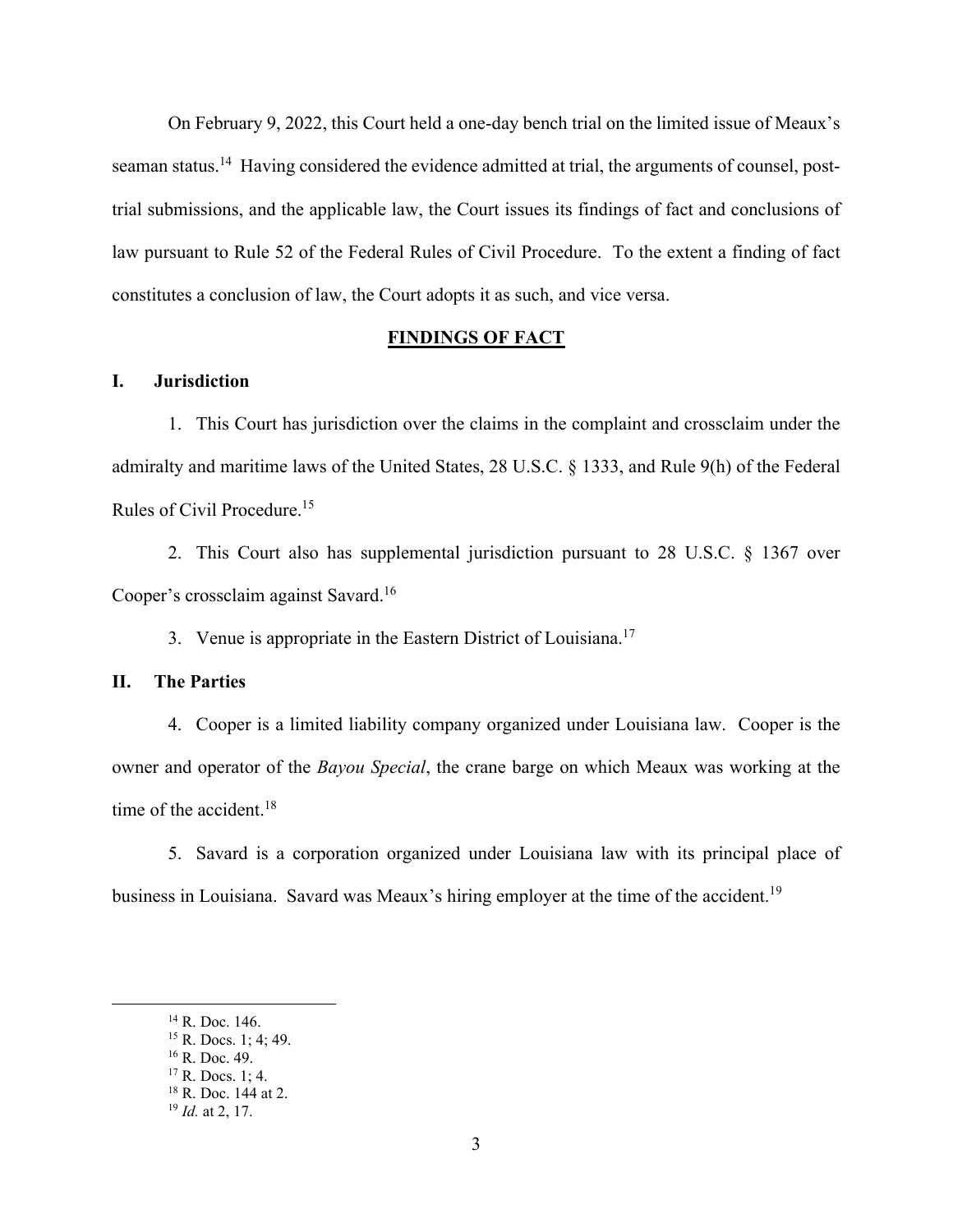## **III. Cooper and Savard's Staffing Agreement**

6. Cooper and Savard entered into a staffing agreement on September 15, 2014, whereby

Savard agreed to provide workers to Cooper on a temporary and as-requested basis.<sup>20</sup>

7. The staffing agreement was in effect on February 19, 2019, the date of Meaux's injury,

and governs the relationship between Savard and Cooper.<sup>21</sup>

8. Clause 7 of the staffing agreement outlines the insurance obligations between Savard

and Cooper and provides in pertinent part as follows:

**Insurance**: Throughout the term of this Agreement and in any assignment of [Savard] personnel to [Cooper], [Savard] shall procure and maintain Statutory Worker's Compensation insurance for state of hire/operation (including coverage under the U.S. Longshore and Harbor Worker's Compensation Act where applicable), and Employer's Liability insurance in amounts of not less than One Million (\$1,000,000) dollars, to cover all injuries, illness, disease or death of [Savard] employees who are in any way engaged in or connected with the performance of services hereunder. [Savard] shall be solely responsible for payment of any deductible thereunder. Said insurance is to include a waiver of subrogation and Alternate Employer endorsement in favor of [Cooper]. Liability for workers' compensation benefits, payments and/or awards to the employees shall rest solely upon [Savard] and its insurer(s), without any contribution from or by any coverage independently maintained by [Cooper]. [Savard] shall also procure and maintain Commercial General Liability insurance in an amount not less than \$1,000,000 general aggregate limit per occurrence, which includes a Waiver of Subrogation in favor of [Cooper] and names [Cooper] and its subsidiaries as additional insured.<sup>22</sup>

9. Clause 8 of the staffing agreement contains an indemnity provision, which reads as

follows:

**Indemnity**: [Savard] hereby agrees to fully and completely defend, indemnify and hold [Cooper] and its affiliates harmless from and against any claim for workers' compensation benefits of any kind or nature that may be asserted against [Cooper] or its affiliates by any [Savard] employee or representative thereof. Moreover, [Savard] shall defend, indemnity and hold [Cooper] and its affiliates harmless from and against any failure of [Savard] to procure and maintain the insurance coverages specified by this Agreement and/or any other breach of this Agreement by [Savard],

<sup>&</sup>lt;sup>20</sup> Trial Exh. 1 at 1.<br><sup>21</sup> *Id* at 1-3.

<sup>&</sup>lt;sup>22</sup> *Id.* at 2.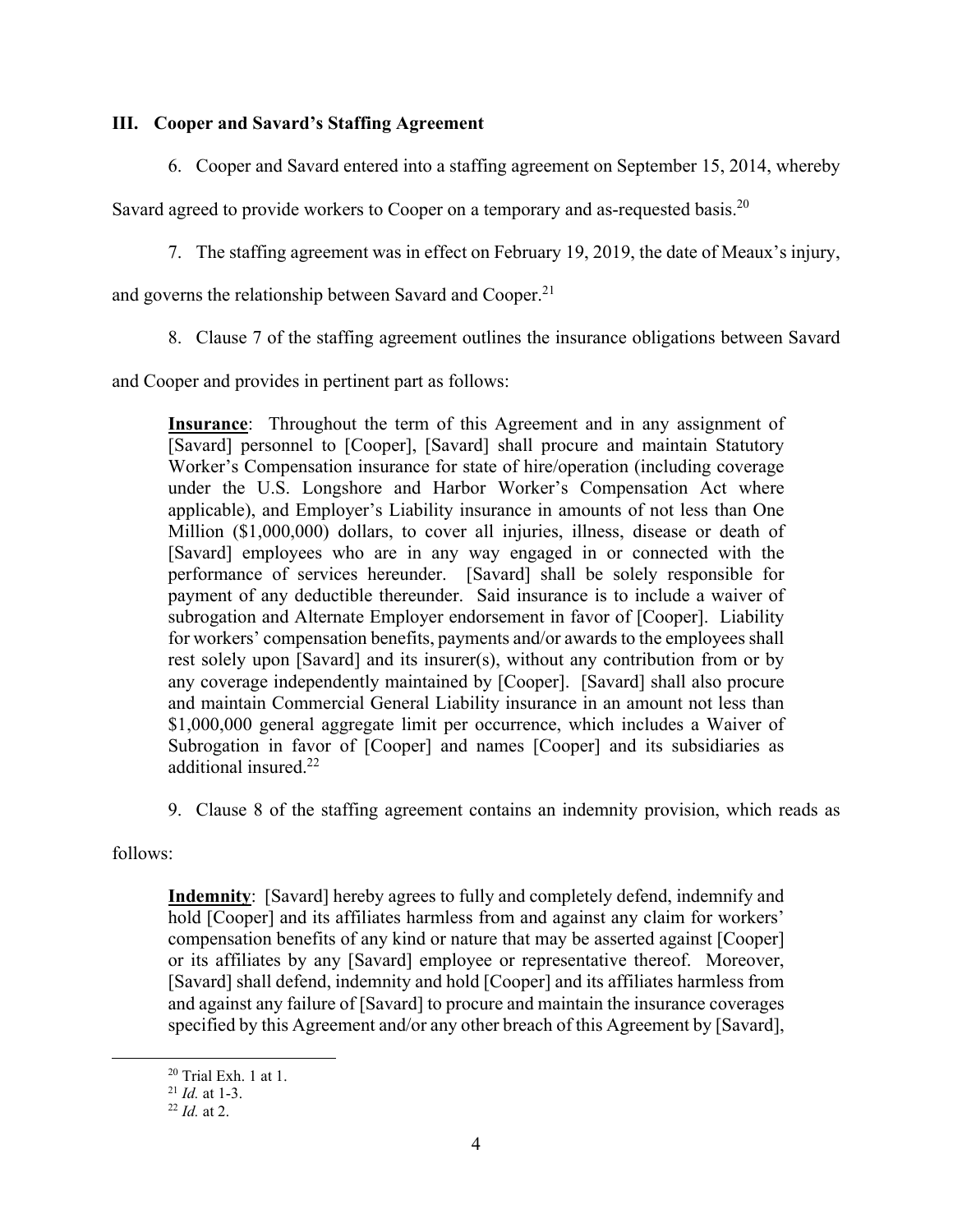including, without limitation, [Savard's] failure to comply with all requirements for its employment and assignment of its employees.<sup>23</sup>

10. The staffing agreement is clear and unambiguous. It requires Savard to provide defense, indemnity, or insurance coverage to Cooper for workers' compensation claims. Because the Court finds that Meaux was not a Jones Act seaman, as explained below, Savard owes defense, indemnity, or insurance coverage to Cooper under the clear and unambiguous terms of the staffing agreement.

### **IV. Meaux's Work at Cooper**

11. Cooper's operations consist of loading and unloading large, oceangoing cargo vessels on the Mississippi River. To perform this work, Cooper uses floating derrick crane barges that are brought alongside the cargo vessels, which are moored to a buoy midstream in the Mississippi River. The buoys are located outside the river's navigation channel, so the loading and unloading operations can be conducted away from the vessel traffic. The location of the buoys from the riverbank varies depending on the water level, with some being as close as 150 feet from shore.<sup>24</sup>

12. Cooper performs this work at three separate locations on the Mississippi River: LaPlace, Belle Chasse, and Darrow.<sup>25</sup>

13. Cooper owns and operates a fleet of crane barges, including the *Bayou Special*, *Bob Crane*, *High Tide*, *Hulk*, *Irvin*, *Marilyn G*, and *Denise M.* Cooper's crane barges do not have motive power, but rather, are moved into location by a tugboat.<sup>26</sup>

14. The *Bayou Special* and the other crane barges for which Meaux worked are vessels that navigated and worked in the Mississippi River.<sup>27</sup>

<sup>23</sup> *Id.*

<sup>&</sup>lt;sup>24</sup> R. Doc. 148 at 21, 50-51 (trial testimony of Robert Boswell, Cooper's director of stevedoring operations).<br><sup>25</sup> *Id.* at 21.

<sup>&</sup>lt;sup>26</sup> *Id.* at 21-22, 40.<br><sup>27</sup> R. Doc. 144 at 17.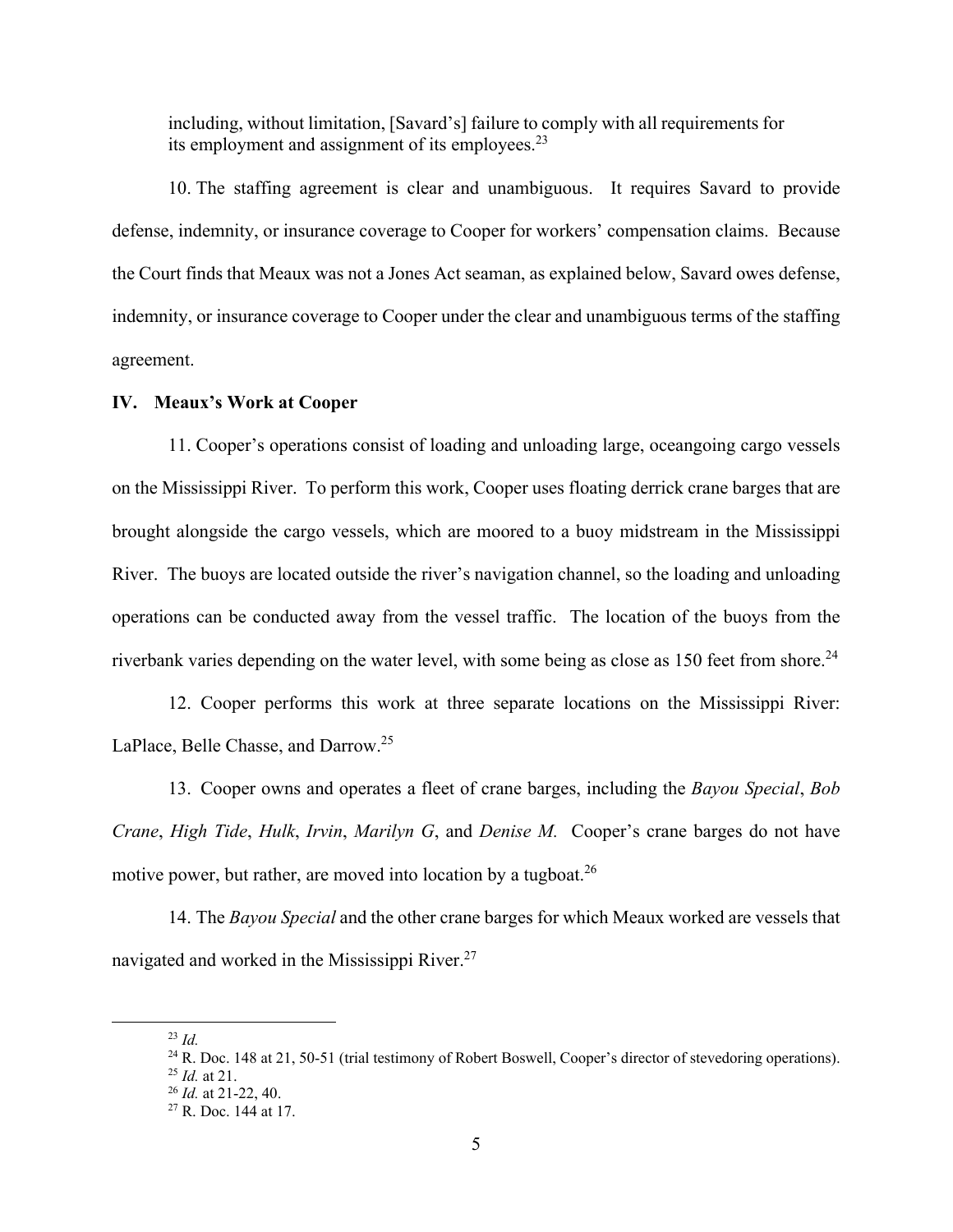15. The function of the *Bayou Special* and the other crane barges for which Meaux worked was to operate at various locations in the Mississippi River, using her crane to load and unload ships and other barges. $28$ 

16. Cooper assigns certain workers, who are either full-time Cooper employees or operating engineer employees hired through a union hall, to work aboard each crane barge. A crane barge crew consists of a crane operator, oiler, and deckhand.<sup>29</sup>

17. Cooper assigns other workers, who are hired through staffing companies like Savard, to so-called "longshore crews,"30 which consists of a "flag person" (or flagger), "utility person," and "equipment operator." These workers assist with Cooper's cargo operations. Their work is typically done aboard the larger, oceangoing cargo vessels that are being loaded and unloaded, but sometimes they work on the crane barge or barge alongside the crane barge, such as when performing barge cover-handling work.31

18. In December 2018, Savard hired Meaux to work at Cooper.<sup>32</sup>

19. On January 3, 2019, Meaux reported to Cooper's Belle Chasse office, where he underwent an all-day orientation.<sup>33</sup>

20. The next day, January 4, 2019, Meaux began his actual work.<sup>34</sup>

<sup>28</sup> *Id.*

<sup>29</sup> R. Doc. 148 at 22.

<sup>&</sup>lt;sup>30</sup> This term was never used in this case until Boswell referenced it in his trial testimony, and then, once broached, he used the term repeatedly throughout his testimony, as if coached to do so. *Id.* at 22. When asked by the Court whether the term "longshore crew" is used in any Cooper personnel manual, Boswell reflexively said "to the best of my knowledge, it does refer to 'longshore,'" but then pulled back from his answer, stating that he was not sure. *Id.* at 44. Thus, the Court views Boswell's repeated use of the term with some skepticism. Nevertheless, as the caselaw teaches, it is function, not title, that matters, and there is no real dispute that much of Meaux's time was spent doing traditional longshore work.<br><sup>31</sup> *Id.* at 22-24, 42-43, 66.<br><sup>32</sup> R. Doc. 144 at 13.

<sup>33</sup> *Id.*

<sup>34</sup> *Id.*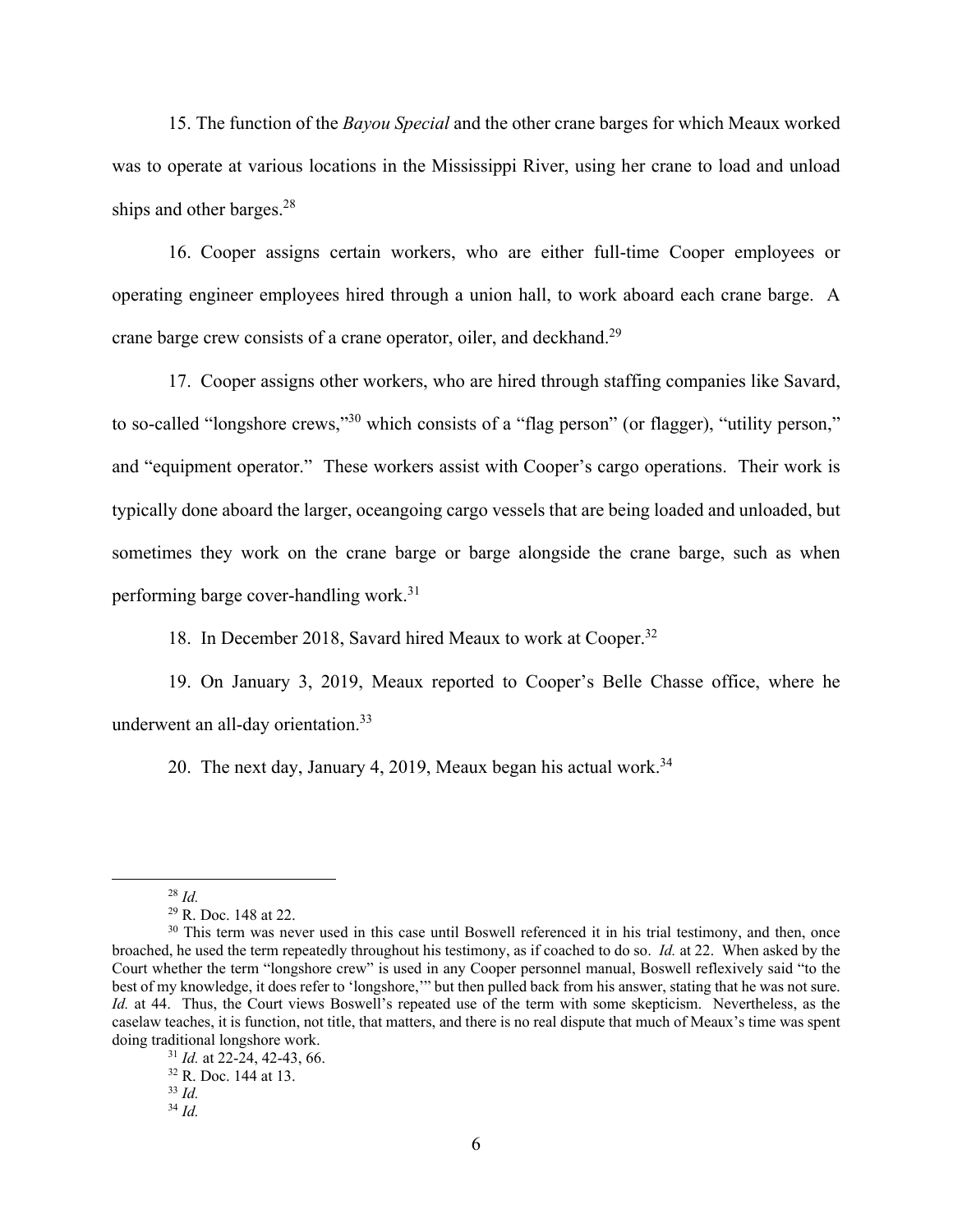21. Meaux worked at all three Cooper locations (LaPlace, Belle Chasse, and Darrow) while employed by Savard and working for Cooper.<sup>35</sup>

22. Meaux's job title at Cooper was flagger and utility man.<sup>36</sup>

23. When working as a flagger, Meaux was positioned aboard the oceangoing vessels that were being unloaded to the cargo barges (that is, ship to barge) by Cooper's crane barges. When working as a utility man, Meaux was positioned aboard the cargo-laden barges that were being loaded into the oceangoing vessels (that is, barge to ship) by Cooper's crane barges.<sup>37</sup>

24. As a flagger, Meaux would assist the crane operator – who was operating the crane aboard one of the crane barges owned by Cooper – with his maneuvers to load or unload the cargo ship safely.38

25. Specifically, a flagger is positioned aboard the larger, cargo vessel and is responsible for overseeing cargo operations in the vessel's hold by ensuring that the cargo is being moved properly to the center of the hatch for the crane to be able to pick it up. The flagger also ensures that there is no damage to the ship or injury to equipment or personnel. Once the crane's boom clears the cargo vessel's side, the flagger is no longer responsible for, or expected to give any signals or directions to, the crane barge operator because the operator is then able to rely on his own vision to direct the crane's movements.39

26. Whereas Cooper's director of stevedoring operations, Robert Boswell, testified that Cooper does not permanently or temporarily assign a flagger to a specific crane barge or its fleet of crane barges because the flaggers that work for Cooper are "interchangeable,"40 Cooper's

<sup>35</sup> *Id.*

<sup>36</sup> *Id.*

<sup>37</sup> *Id.*; Trial Exh. 2 (Meaux's deposition testimony) at 98-99. 38 R. Doc. 144 at 13*.*

<sup>39</sup> R. Doc. 148 at 26-26, 44-45, 68-70.

<sup>40</sup> *Id.* at 26-27.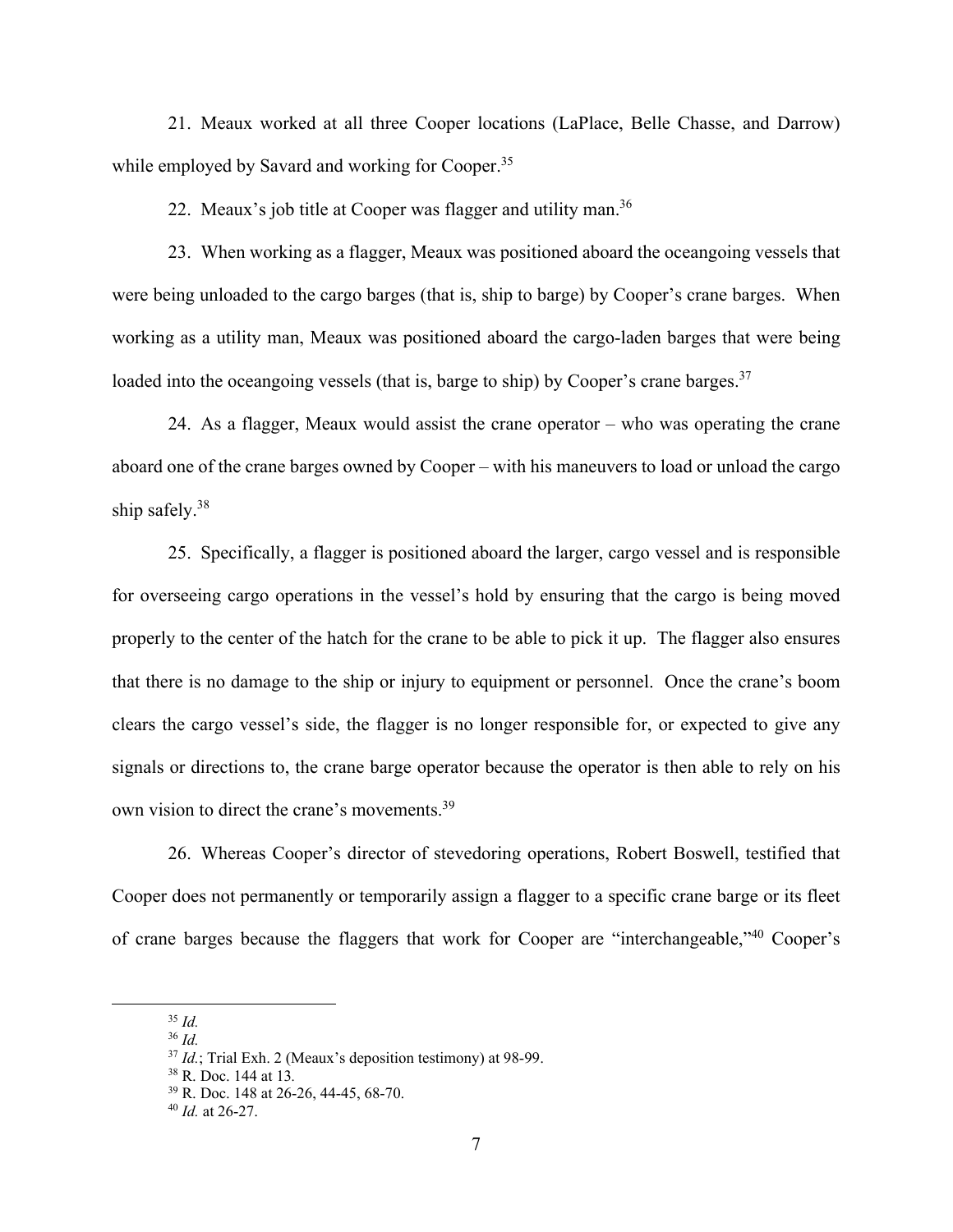employment/assignment records show that during the period of Meaux's employment, he was most often assigned to work as a flagger or utility man in conjunction with the cargo operations of one of Cooper's crane barges.<sup>41</sup> The location where a flagger (or longshore crew) works on any given day is determined by the specific task at hand, as well as the flagger's skill and ability, regardless of which crane barge was at that location.<sup>42</sup>

27. As a flagger and utility man Meaux was not assigned as a member of the crane barges' crews.43

28. Cooper controlled, directed, and supervised Meaux's day-to-day work from his date of hire until March 13, 2019, his last day with Cooper.<sup>44</sup>

29. Meaux performed no land-based work from his date of hire by Savard through March 13, 2019.45

30. Meaux began and ended every day on land; he did not sleep aboard any of Cooper's vessels; and he brought his lunch to work with him every day.<sup>46</sup>

31. Meaux worked at Cooper for 44 days before his February 19, 2019 accident.<sup>47</sup>

32. According to Cooper's records, of the 44 days worked before his accident, Meaux worked at Cooper's LaPlace location for 30 days, at the Belle Chasse location for 13 days, and at the Darrow location for one day (the day of the accident). $48$ 

33. Broken down, Meaux spent 68.18% of his time working at LaPlace, 29.55% of his time at Belle Chasse, and 2.27% of his time at Darrow.<sup>49</sup>

<sup>41</sup> Trial Exh. 4 at 7-35.

<sup>42</sup> R. Doc. 148 at 26-27. <sup>43</sup> *Id.*

<sup>44</sup> R. Doc. 144 at 17.

 $45$  *Id.* 

<sup>46</sup> R. Doc. 144 at 13; Trial Exh. 2 at 22, 35.

<sup>47</sup> R. Doc. 144 at 13.

<sup>48</sup> *Id.*

<sup>49</sup> *Id.* at 14.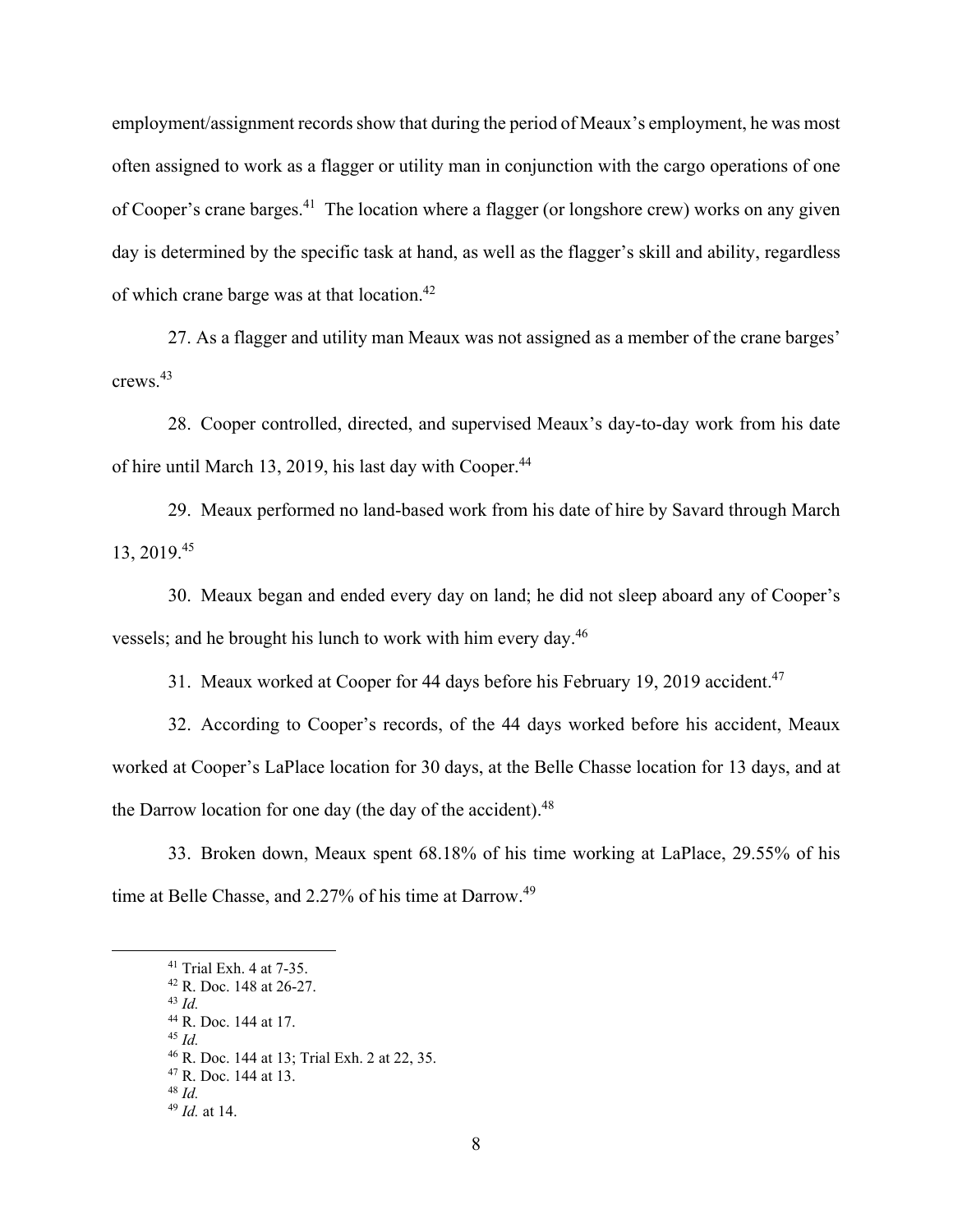34. Except for his one day at Darrow, Meaux performed his cargo-handling work midstream in the Mississippi River. He rode a third-party owned and operated crew boat to the midstream locations.50

35. On 13 days, Meaux worked at Cooper's Belle Chasse location. On the first day, he attended an orientation. The other 12 days, Meaux worked cargo operations.<sup>51</sup>

36. While working at Cooper's Belle Chasse location, Meaux worked aboard four vessels: the *Baltic Wind*, *SBI Puma*, *Bayou Special*, and *High Tide*. Cooper was the owner and operator of the crane barges *Bayou Special* and *High Tide.*52 Cooper did not own or operate the *Baltic Wind* or *SBI Puma*. During this time, the *Bayou Special* and *High Tide* were unloading cargo from the *Baltic Wind* and *SBI Puma* to cargo barges.53

37. Meaux performed maintenance work aboard Cooper vessels on five separate occasions while working at Cooper's Belle Chasse location: on January 4, 2019, Meaux spent the entire day performing maintenance aboard the *Bayou Special* or *High Tide*; on January 5, 2019, Meaux spent 3.25 hours performing maintenance aboard the *Bayou Special*; on January 8, 2019, Meaux spent 7.25 hours performing maintenance aboard the *High Tide*; and on January 14, 2019, and January 21, 2019, Meaux spent the entire day performing maintenance aboard the *Bayou Special.*<sup>54</sup>

38. During these maintenance periods, the crane barges were tied up in a fleet at Belle Chasse. Meaux was not assigned to a specific crane barge or as a member of its crew during that time. $55$ 

<sup>50</sup> R. Doc. 148 at 29-30.

<sup>51</sup> R. Doc. 144 at 14*.*

<sup>52</sup> *Id.*

<sup>&</sup>lt;sup>53</sup> *Id.* <br><sup>54</sup> *Id.* at 14-15.

<sup>&</sup>lt;sup>55</sup> R. Doc. 148 at 34-35.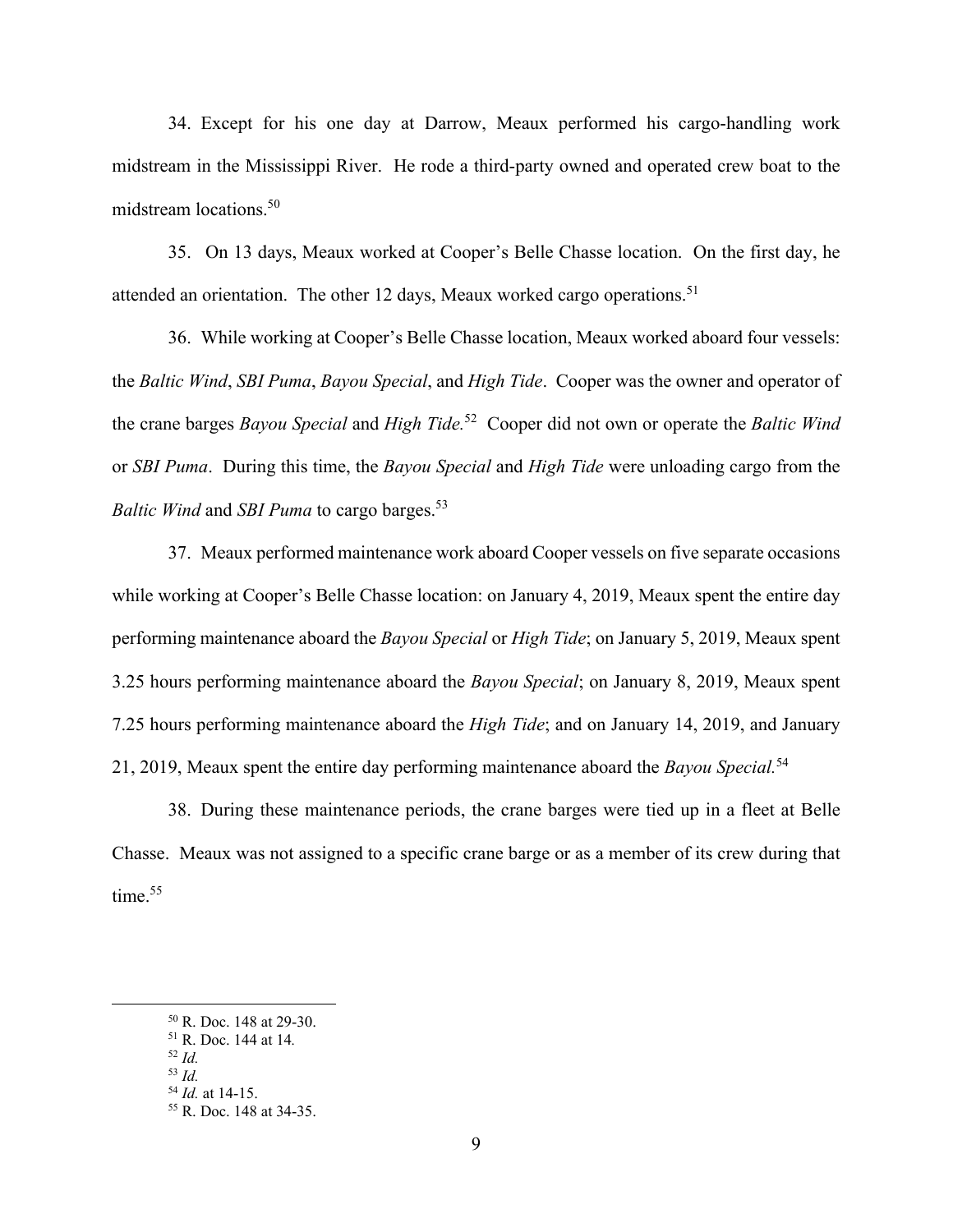39. When working at Cooper's LaPlace location, Meaux did not perform any cargo operations while aboard the *Bayou Special*. 56

40. On 15 of the 30 days that Meaux worked at Cooper's LaPlace location, he spent one hour performing maintenance work aboard the *Bayou Special* before going to the oceangoing vessels for loading operations. On the other 15 days, he went directly from the *Bayou Special* to the oceangoing vessels without performing any maintenance work on a Cooper barge.<sup>57</sup>

41. While working at Cooper's LaPlace location (aside from the maintenance he performed), Meaux worked aboard seven different oceangoing vessels: the *Wen Zhu Hai*, *FJ Emerald*, *Leon*, *Ultra Leopard*, *Teal Bulker*, *Ocean Favour*, and *Faneromeni*. Cooper does not own or control any of these vessels.<sup>58</sup>

42. On February 19, 2019, the date of the accident, Meaux was working at Cooper's Darrow location (for the first and only time) aboard the *Bayou Special* and the barges that were brought alongside it for cargo operations on the *Baltic Ace*, an oceangoing cargo ship owned and operated by a third party. The port side of the *Baltic Ace* was tied up to the Zen-Noh dock. Meaux was performing cover-handling work on the assisting barges.<sup>59</sup>

43. On the night of the accident, Meaux rode a crew boat from a dock to the *Bayou Special*. The crew boat caught up to the *Bayou Special* as it was being pushed downriver to the Zen-Noh dock, and Meaux rode on the *Bayou Special* as a passenger for the last half-mile or mile. He did not perform any work on the *Bayou Special* or the tugboat during the short ride.<sup>60</sup>

<sup>56</sup> R. Doc. 144 at 14.

<sup>57</sup> *Id.*

<sup>58</sup> *Id.*

<sup>59</sup> R. Docs. 144 at 15; 148 at 37-42.

<sup>60</sup> Trial Exh. 2 at 35-36.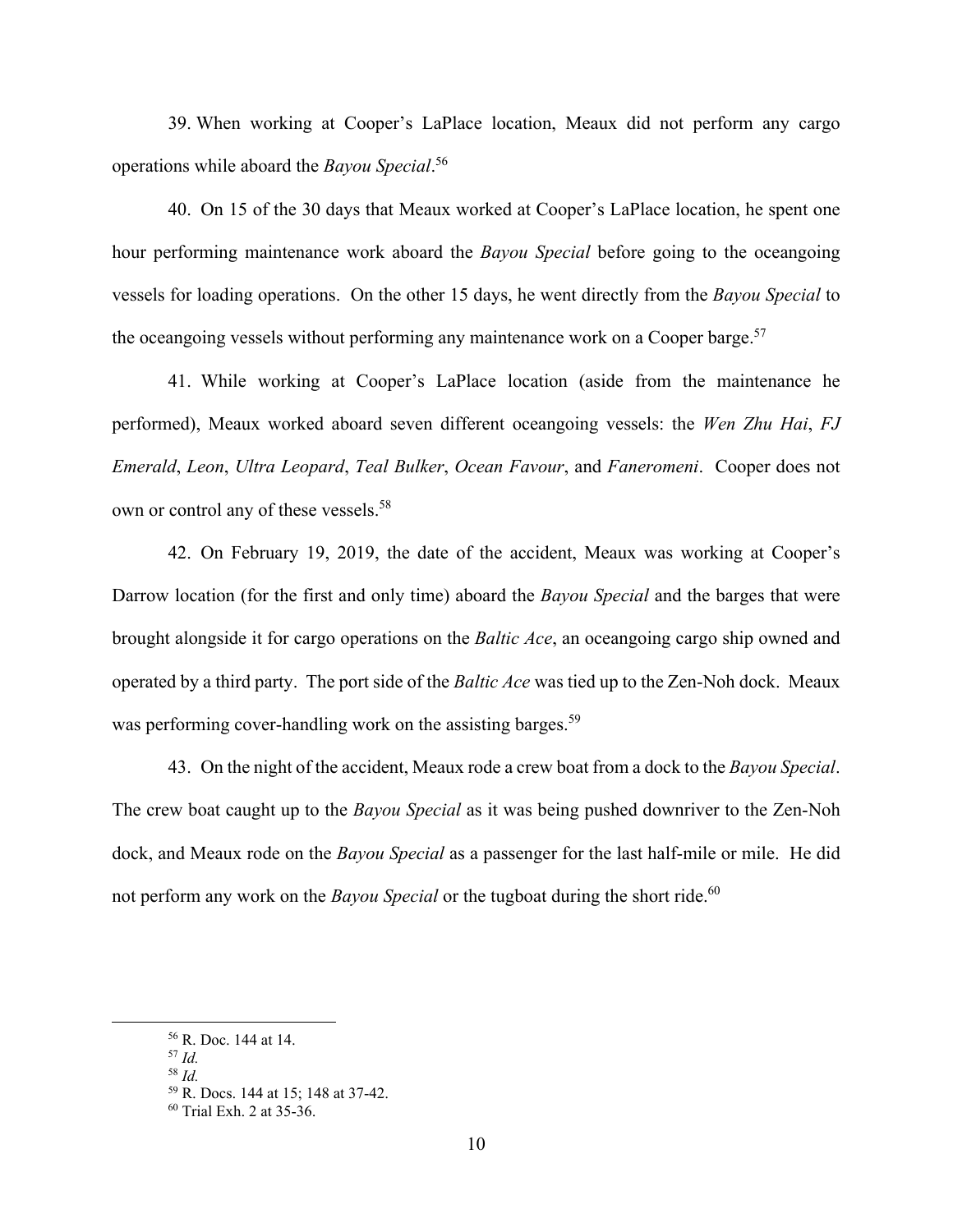44. This chart identifies the dates Meaux worked, the location, and the vessel upon which he was physically positioned:<sup>61</sup>

| <b>Date Worked</b> | Location            | <b>Meaux's Physical Position During Work</b> |  |
|--------------------|---------------------|----------------------------------------------|--|
| January 3, 2019    | <b>Belle Chasse</b> | None - Orientation                           |  |
| January 4, 2019    | <b>Belle Chasse</b> | Bayou Special and High Tide                  |  |
| January 5, 2019    | <b>Belle Chasse</b> | <b>Baltic Wind and Bayou Special</b>         |  |
| January 6, 2019    | <b>Belle Chasse</b> | <b>Baltic Wind</b>                           |  |
| January 7, 2019    | <b>Belle Chasse</b> | <b>Baltic Wind</b>                           |  |
| January 8, 2019    | <b>Belle Chasse</b> | SBI Puma and High Tide                       |  |
| January 9, 2019    | <b>Belle Chasse</b> | <b>SBI</b> Puma                              |  |
| January 10, 2019   | <b>Belle Chasse</b> | <b>SBI</b> Puma                              |  |
| January 11, 2019   | <b>Belle Chasse</b> | <b>SBI</b> Puma                              |  |
| January 12, 2019   | <b>Belle Chasse</b> | <b>SBI</b> Puma                              |  |
| January 13, 2019   | <b>Belle Chasse</b> | <b>SBI</b> Puma                              |  |
| January 14, 2019   | <b>Belle Chasse</b> | <b>Bayou Special</b>                         |  |
| January 15, 2019   | LaPlace             | Wen Zhu Hai                                  |  |
| January 16, 2019   | LaPlace             | <b>FJ</b> Emerald                            |  |
| January 17, 2019   | <b>OFF</b>          |                                              |  |
| January 18, 2019   | LaPlace             | Wen Zhu Hai                                  |  |
| January 19, 2019   | LaPlace             | Wen Zhu Hai                                  |  |
| January 20, 2019   | LaPlace             | Wen Zhu Hai                                  |  |
| January 21, 2019   | <b>Belle Chasse</b> | <b>Bayou Special</b>                         |  |
| January 22, 2019   | <b>OFF</b>          |                                              |  |
| January 23, 2019   | <b>OFF</b>          |                                              |  |
| January 24, 2019   | LaPlace             | Leon                                         |  |
| January 25, 2019   | LaPlace             | Leon                                         |  |
| January 26, 2019   | LaPlace             | Leon                                         |  |
| January 27, 2019   | LaPlace             | Leon                                         |  |
| January 28, 2019   | LaPlace             | Ultra Leopard                                |  |
| January 29, 2019   | LaPlace             | Ultra Leopard                                |  |
| January 30, 2019   | LaPlace             | Ultra Leopard                                |  |
| January 31, 2019   | LaPlace             | Ultra Leopard                                |  |
| February 1, 2019   | LaPlace             | Ultra Leopard                                |  |
| February 2, 2019   | LaPlace             | Ultra Leopard                                |  |
| February 3, 2019   | LaPlace             | Ultra Leopard                                |  |
| February 4, 2019   | LaPlace             | Ultra Leopard                                |  |
| February 5, 2019   | LaPlace             | Ultra Leopard                                |  |
| February 6, 2019   | LaPlace             | Ultra Leopard                                |  |
| February 7, 2019   | LaPlace             | Ultra Leopard                                |  |
| February 8, 2019   | LaPlace             | Ultra Leopard                                |  |
| February 9, 2019   | LaPlace             | Ultra Leopard                                |  |

61 R. Doc. 144 at 15-16.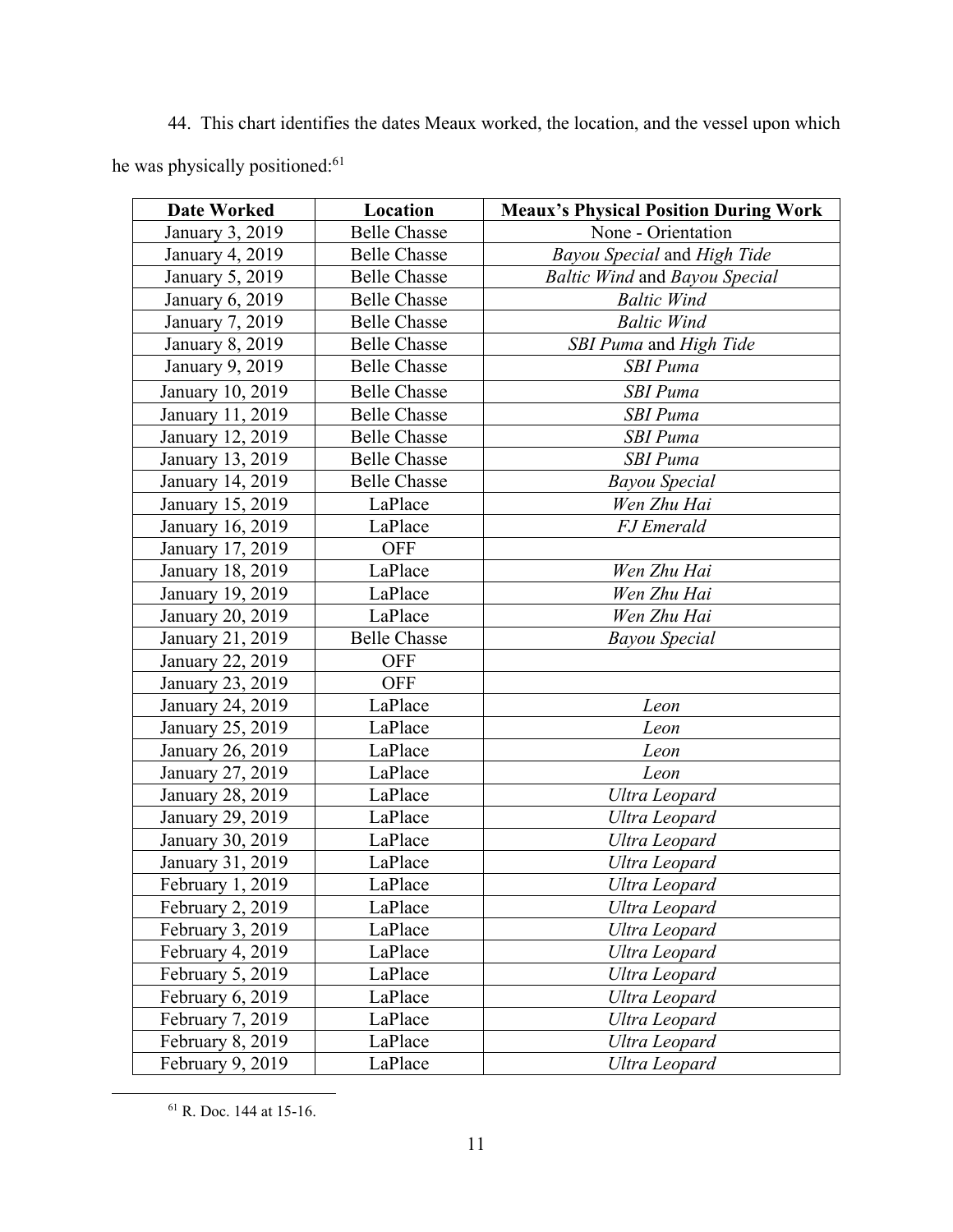| February 10, 2019 | LaPlace | <b>Teal Bulker</b>                         |
|-------------------|---------|--------------------------------------------|
| February 11, 2019 | LaPlace | Ocean Favour                               |
| February 12, 2019 | LaPlace | Ocean Favour                               |
| February 13, 2019 | LaPlace | Faneromeni                                 |
| February 14, 2019 | LaPlace | Faneromeni                                 |
| February 15, 2019 | LaPlace | Faneromeni                                 |
| February 16, 2019 | LaPlace | Faneromeni                                 |
| February 17, 2019 | LaPlace | Faneromeni                                 |
| February 18, 2019 | LaPlace | Faneromeni                                 |
| February 19, 2019 | Darrow  | Bayou Special and various barges alongside |

45. This chart outlines the work Meaux performed at Cooper's three locations:<sup>62</sup>

| Location                      | <b>Total</b><br><b>Days</b><br>Worked<br>at | <b>Days</b><br><b>Positioned</b><br>on Larger<br>Cargo | $%$ of<br><b>Total</b><br>Time<br>Worked | <b>Days</b><br>Worked<br><b>Positioned</b><br>on Cooper | $%$ of<br><b>Total</b><br>Time<br>Worke | <b>Other</b><br>Work | $%$ of<br><b>Total</b><br>Time<br>Worked |
|-------------------------------|---------------------------------------------|--------------------------------------------------------|------------------------------------------|---------------------------------------------------------|-----------------------------------------|----------------------|------------------------------------------|
|                               | Location                                    | <b>Vessels</b>                                         |                                          | <b>Vessels</b>                                          | d                                       |                      |                                          |
| LaPlace                       | 30                                          | 28.75                                                  | 65.34%                                   | 1.25                                                    | 2.84%                                   | $\overline{0}$       |                                          |
| <b>Belle</b><br><b>Chasse</b> | 13                                          | 8.12                                                   | 18.45%                                   | 3.88                                                    | 8.82%                                   | 1                    | 2.27%                                    |
| <b>Darrow</b>                 |                                             | $\theta$                                               |                                          |                                                         | 2.27%                                   | $\boldsymbol{0}$     |                                          |
| <b>TOTAL</b>                  | 44                                          | 36.87                                                  | 83.79%                                   | 6.13                                                    | 13.93%                                  | 1                    | 2.27%                                    |

46. As shown in the above chart, Meaux spent 86.07% of his total time employed by Savard and working for Cooper either in orientation or positioned physically aboard the larger cargo vessels that were not owned or operated by Cooper when performing his assigned duties in assisting the Cooper crane barges in their loading and unloading operations. Meaux spent 13.93% of his total time employed by Savard and working for Cooper physically aboard vessels that were owned or operated by Cooper.<sup>63</sup>

<sup>62</sup> *Id.* at 16. 63 *Id.* at 17.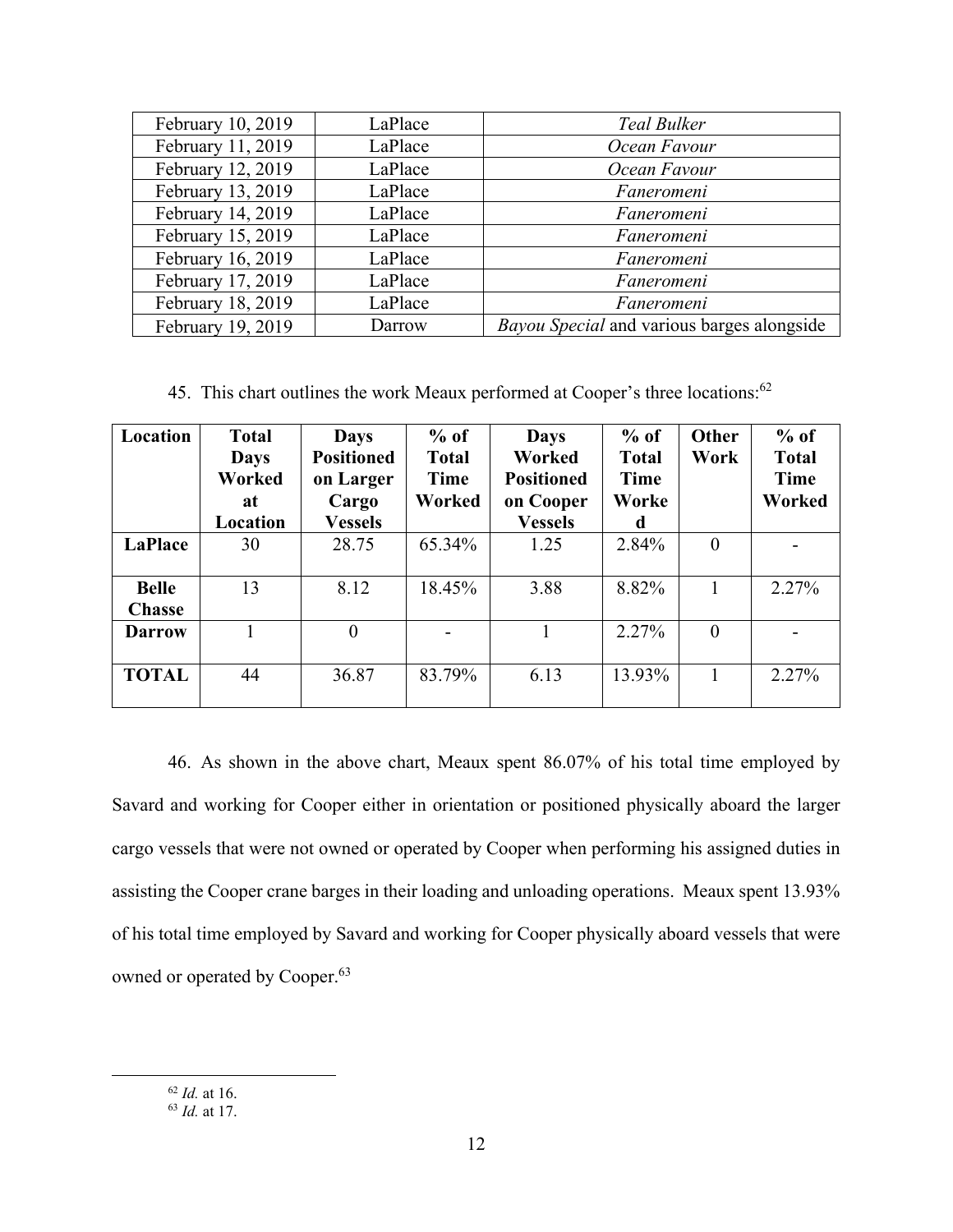#### **CONCLUSIONS OF LAW**

### **I. The Jones Act – Seaman Status**

1. Depending on the status of an injured worker and the allegedly responsible party, a maritime worker injured in the course and scope of his employment may bring an action under the Jones Act, the Longshore and Harbor Workers' Compensation Act ("LHWCA"), the general maritime law, or state law. *See Chandris,* 515 U.S. at 355-56.

2. The Jones Act permits a "seaman injured in the course of employment ... to bring a civil action at law, with the right of trial by jury, against the employer." 46 U.S.C. § 30104. A Jones Act seaman may also bring a claim against his employer for maintenance and cure and unseaworthiness. *See Becker v. Tidewater, Inc.,* 335 F.3d 376, 387 (5th Cir. 2003); *Meche v. Doucet*, 777 F.3d 237, 244 (5th Cir. 2015). The LHWCA is a workers' compensation system and the exclusive remedy available to "a broad range of land-based maritime workers" who are injured in the course and scope of their employment but are not seaman and thus not entitled to sue under the Jones Act. *Chandris*, 515 U.S. at 355 (citing 33 U.S.C. § 902(3)(G)).

3. The term "seaman" is not defined in the Jones Act. *See* 46 U.S.C. § 30104*.* A plaintiff must establish seaman status. *Becker*, 335 F.3d at 390 n.8. Determining "whether an injured worker is a seaman under the Jones Act is a mixed question of law and fact." *Id.* at 386.

4. "Though the Jones Act does not define 'seaman,' Congress has elsewhere defined it as the 'master or member of any crew of any vessel.'" *Naquin v. Elevating Boats, L.L.C*., 744 F.3d 927, 932 (5th Cir. 2014) (citing *Chandris,* 515 U.S. at 355-56; 33 U.S.C. § 902(3)(G)), *overruled on other grounds by Sanchez*, 997 F.3d at 573. However, not every "maritime worker on a ship at sea … is automatically a member of the crew of the vessel within the meaning of the statutory terms." *Chandris*, 515 U.S. at 363. Job title does not determine seaman status. *Harbor Tug &*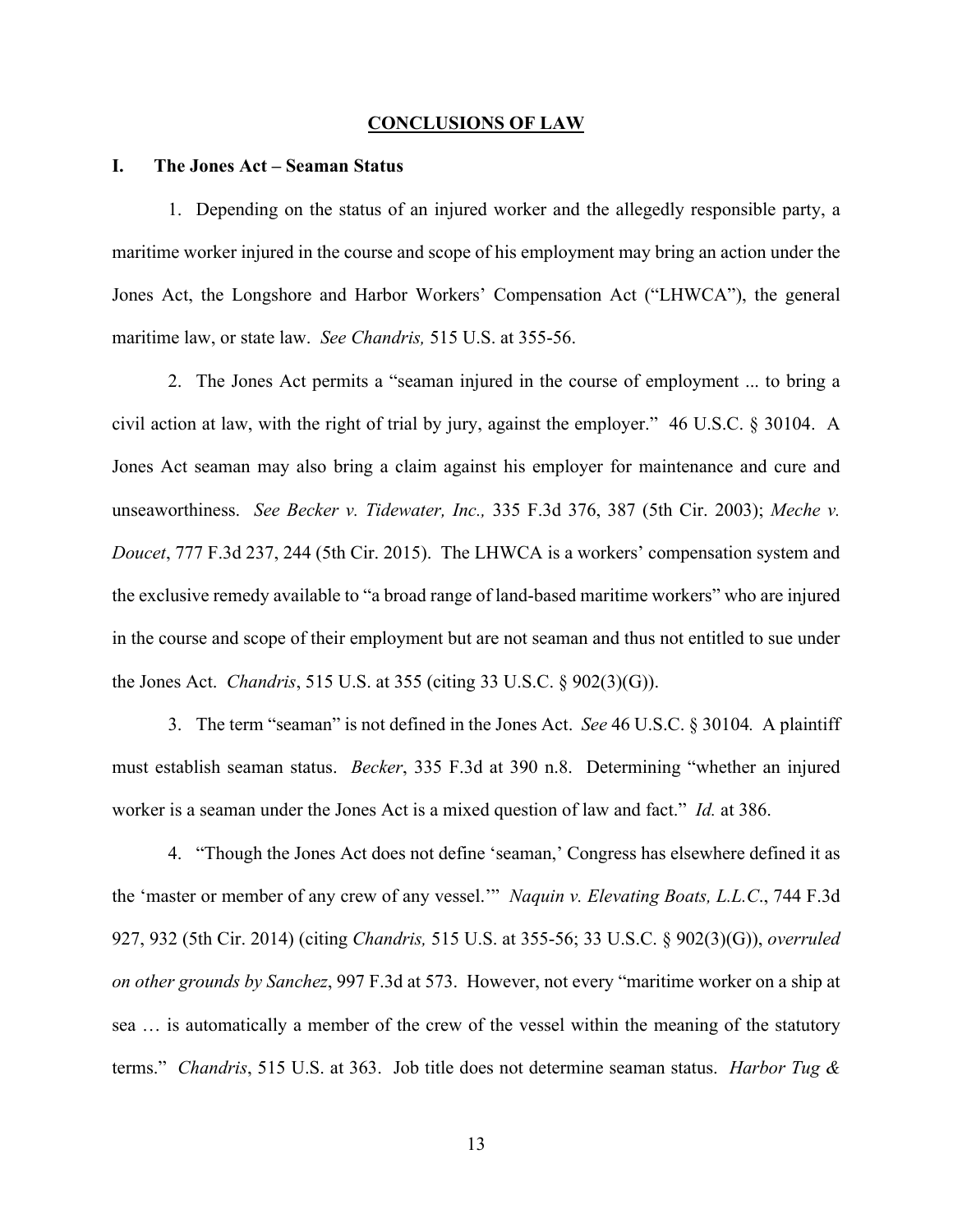*Barge Co. v. Papai*, 520 U.S. 548, 558 (1997). But seamen "owe their allegiance to a vessel and not solely to a land-based employer." *Chandris*, 515 U.S. at 359 (quotation omitted). The "inquiry is fundamentally status based: Land-based maritime workers do not become seamen because they happen to be working aboard a vessel when they are injured, and seamen do not lose Jones Act protection when the course of their service to a vessel takes them ashore." *Id.* at 361. Moreover, "[i]n evaluating the employment-related connection of a maritime worker to a vessel in navigation, courts should not employ a 'snapshot' test for seaman status, inspecting only the situation as it exists at the instant of injury; a more enduring relationship is contemplated in the jurisprudence." *Id.* at 363 (quotation and citation omitted). "Thus, a worker may not oscillate back and forth between Jones Act coverage and other remedies depending on the activity in which the worker was engaged while injured." *Id.*

5. In *Chandris*, the Supreme Court established a two-part test for seaman status. First, the employee's duties must "contribute to the function of the vessel or to the accomplishment of its mission." *Id.* at 368. Satisfying this part of the seaman test is relatively easy because the individual "need only show that he does the ship's work." *Naquin,* 744 F.3d at 933 (quoting *Becker*, 335 F.3d at 387-88). "This threshold requirement is 'very broad,' encompassing 'all who work at sea in the service of a ship.'" *Becker*, 335 F.3d at 387-88 (quoting *Chandris*, 515 U.S. at 368).

6. Second, the employee "must have a connection to a vessel in navigation (or to an identifiable group of such vessels) that is substantial in terms of both its *duration* and its *nature*." *Chandris*, 515 U.S. at 368 (emphasis added). The claimed connection to a vessel or fleet of vessels must be "temporally, more than fleeting, and, substantively, more than incidental," because

the fundamental purpose of the substantial connection requirement is "to separate the sea-based maritime employees who are entitled to Jones Act protection from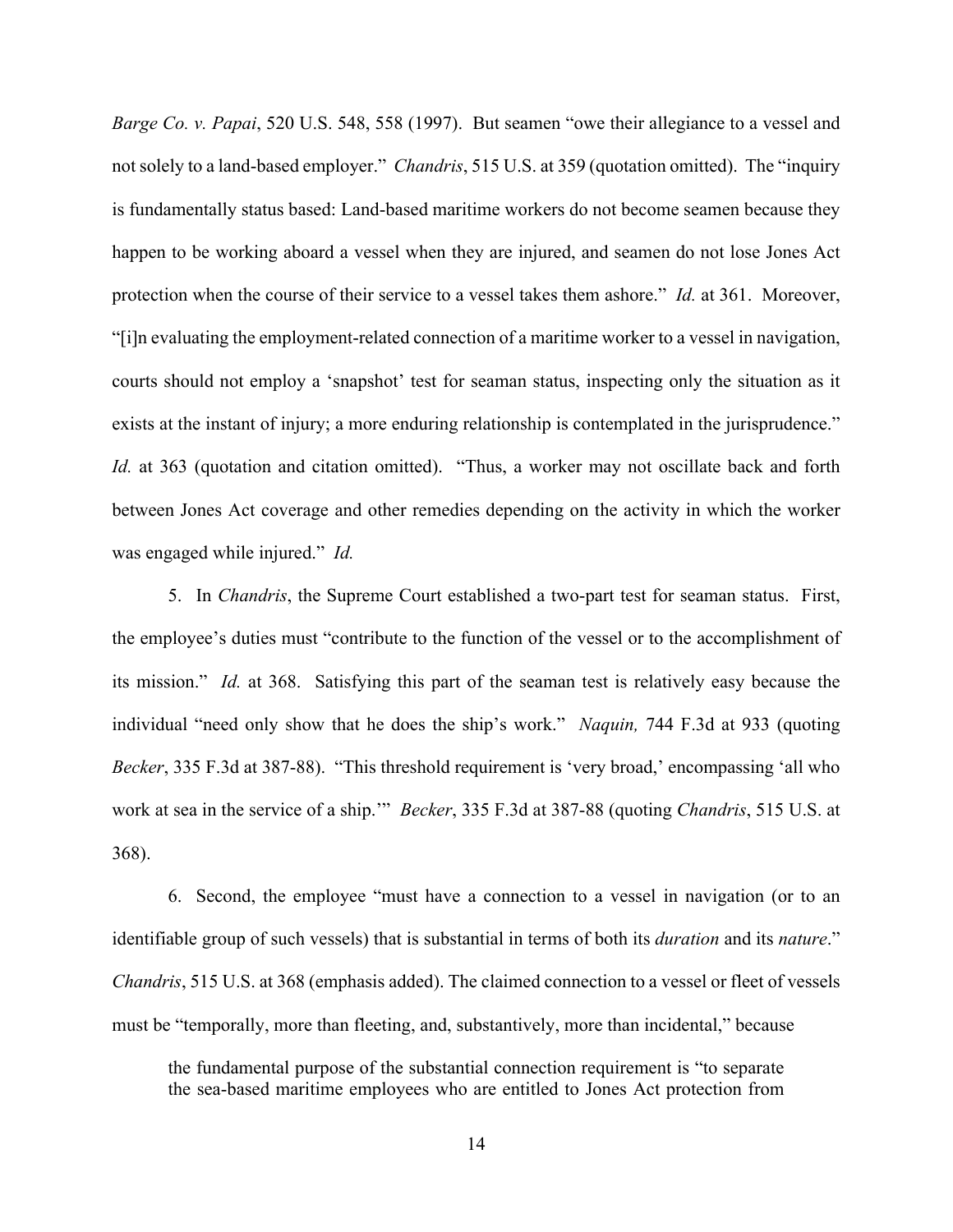those land-based workers who have only a transitory or sporadic connection to a vessel in navigation, and therefore whose employment does not regularly expose them to the perils of the sea."

*Naquin*, 744 F.3d at 933 (quoting *Chandris*, 515 U.S. at 368).

7. "The duration of a worker's connection to a vessel and the nature of the worker's activities, taken together, determine whether a maritime employee is a seaman because the ultimate inquiry is whether the worker in question is a member of the vessel's crew or simply a land-based employee who happens to be working on the vessel at a given time." *Chandris,* 515 U.S. at 370.

8. In determining the durational aspect of the vessel-connection requirement, the Supreme Court has adopted the Fifth Circuit's general rule of thumb that "[a] worker who spends less than about 30 percent of his time in the service of a vessel in navigation should not qualify as a seaman under the Jones Act." *Id.* at 371. The Supreme Court explained that this figure:

serves as no more than a guideline established by years of experience, and departure from it will certainly be justified in appropriate cases. As we have said, the inquiry into seaman status is of necessity fact specific; it will depend on the nature of the vessel and the employee's precise relation to it.

*Id.* (quotation and citation omitted).

9. In determining whether an employee has a substantial connection to a vessel in navigation in terms of its nature, again, "it is not the employee's particular job that is determinative of seaman status, but the employee's connection to the vessel." *In re Endeavor Marine, Inc.*, 234 F.3d 287, 291 (5th Cir. 2000) (quoting *Chandris*, 515 U.S. at 364), *abrogated by Sanchez*, 997 F.3d at 573. Until *Sanchez*, an employee would qualify for seaman status if the employee's connection to a vessel "regularly exposes him to the perils of the sea." *Id.* (explaining *Harbor Tug*, 520 U.S. at 554-55). Further, an employee would still be deemed exposed to the perils of the sea despite limited experience in the open water; therefore, workers involved in a vessel's work near shore "still remain exposed to the perils of a maritime work environment." *Naquin*, 744 F.3d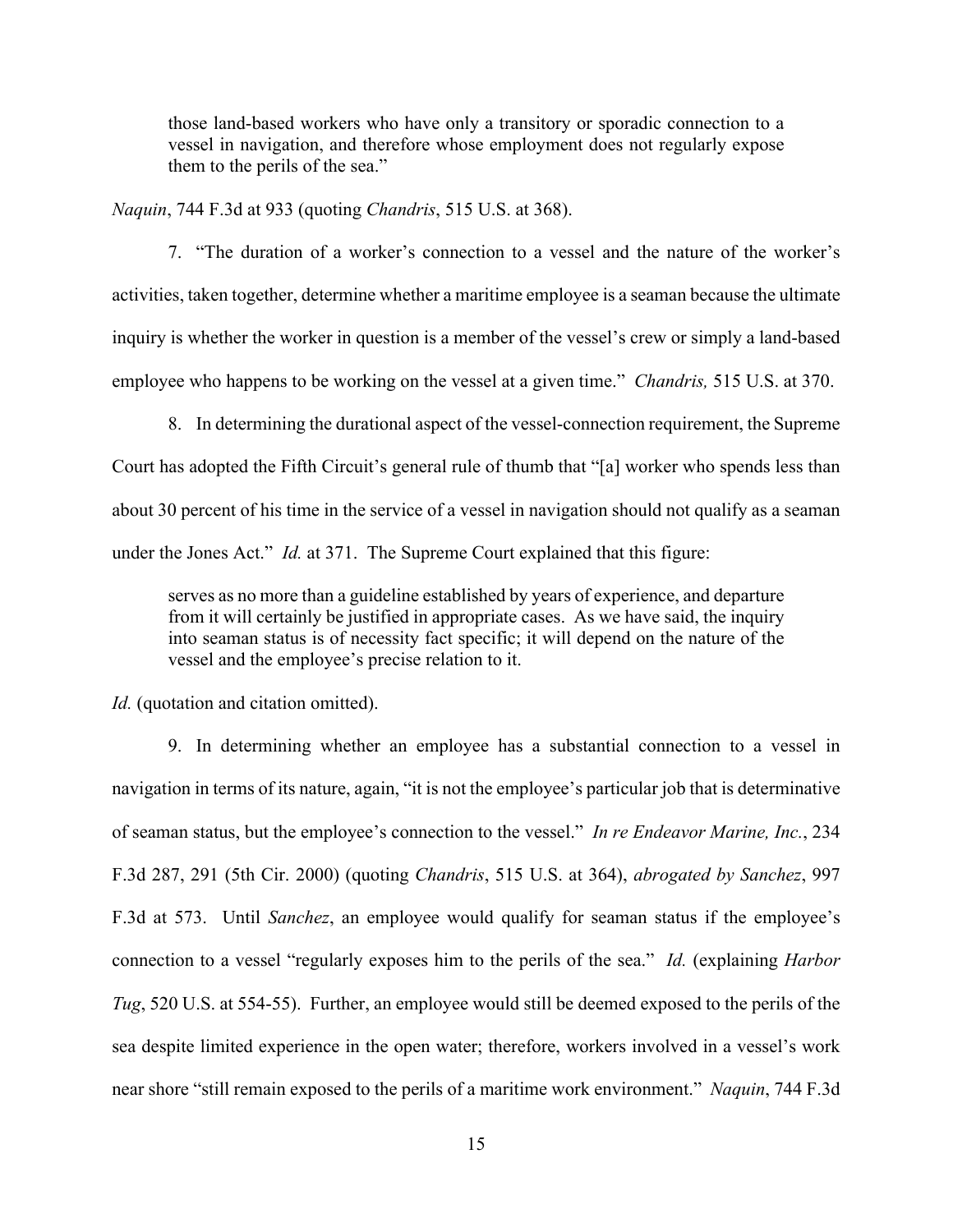at 934 (rejecting "the categorical assertion that workers who spend their time aboard vessels near the shore do not face maritime perils").

# **II. Meaux's Seaman Status After** *Sanchez*

10. In *Sanchez*, the Fifth Circuit, sitting en banc, expressly overruled the panel decision in *Naquin v. Elevating Boats, L.L.C*., 744 F.3d 927, 932 (5th Cir. 2014), and called into question the panel decision in *In re Endeavor Marine, Inc.*, 234 F.3d 287, 291 (5th Cir. 2000), to the extent they held that the nature prong of the *Chandris* test was satisfied if the plaintiff was exposed to the "perils of the sea," without requiring more. *Sanchez*, 997 F.3d at 573. In the wake of *Sanchez*, courts examining the nature of a putative Jones Act seaman's connection to a vessel must make the following "additional inquiries," that is, in addition to asking whether a worker was subject to the perils of the sea, courts must ask:

(1) Does the worker owe his allegiance to the vessel rather than simply to a shoreside employer?

(2) Is the work sea-based or involve seagoing activity?

(3) (a) Is the worker's assignment to a vessel limited to performance of a discrete task after which the worker's connection to the vessel ends, or (b) Does the worker's assignment include sailing with the vessel from port to port or location to location?

*Id.* at 574.

11. After *Sanchez* was handed down, Cooper filed a renewed motion for reconsideration of this Court's prior ruling on the nature prong of the seaman-status test.<sup>64</sup> In answering the first of the three *Sanchez* inquiries, the Court determined that Meaux owed his allegiance to Cooper's fleet of crane barges "because all his work was done in the service of those vessels as a member of their crews assisting in their cargo-handling mission," and that "even if Cooper might be

<sup>64</sup> R. Doc. 104.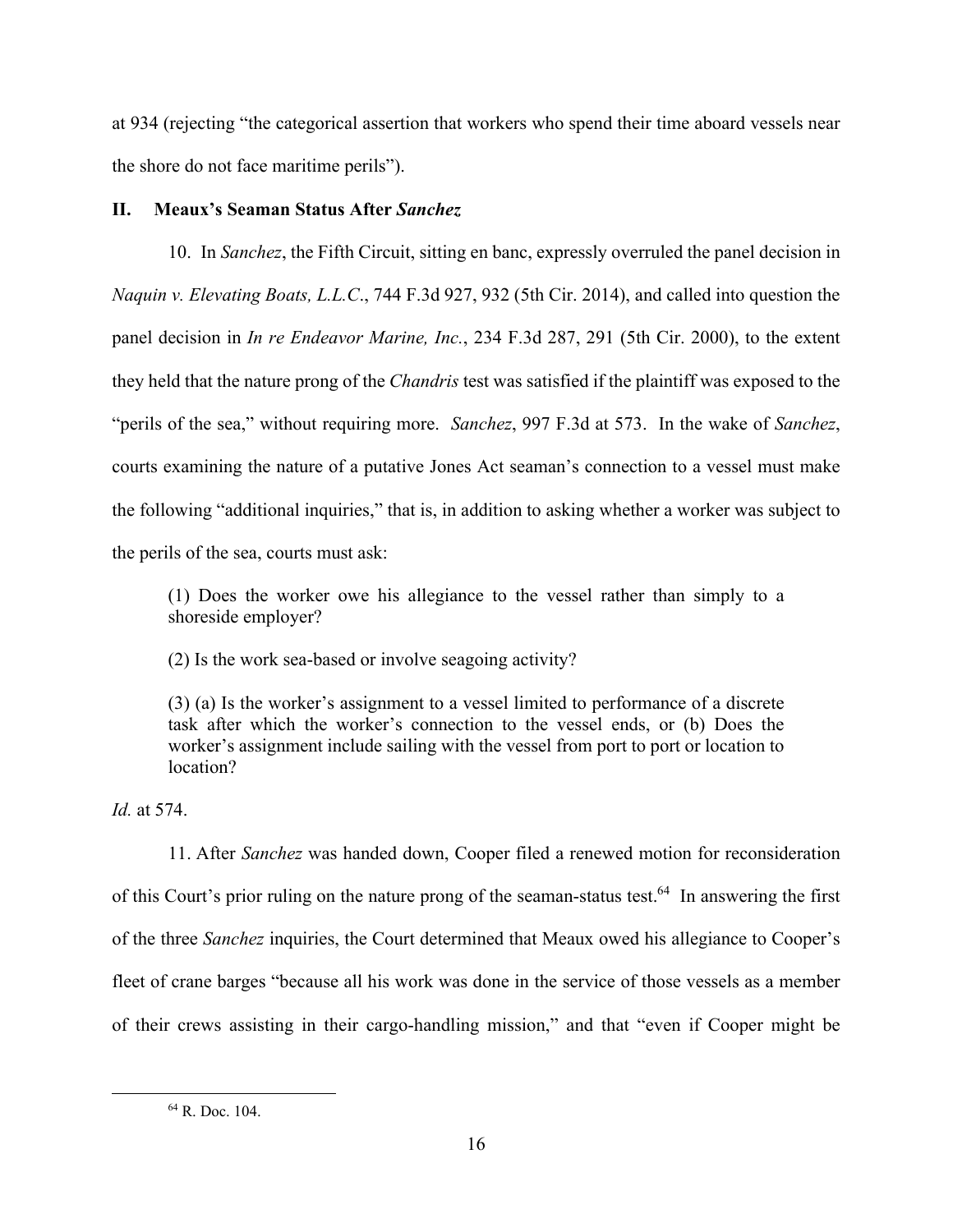considered a shoreside employer as to other of its employees, it was not as to Meaux" since the work he performed was done midstream in conjunction with Cooper's vessels.<sup>65</sup>

12. In answering the second of the *Sanchez* inquiries (namely, whether Meaux was engaged in sea-based or seagoing activity), the Court acknowledged that it was making a close call: while Meaux performed traditional longshore work, which is typically considered land-based employment, he did so on vessels moored or anchored midstream in the Mississippi River, more than a gangplank from shore, rendering his work for Cooper's crane barges sea-based.<sup>66</sup>

13. In answering the third *Sanchez* inquiry, the Court determined that Meaux did not simply perform discrete tasks for the Cooper crane barges he was assigned to work with, but instead, he worked full-time with the crane barges to assist them in loading or unloading cargo vessels midstream in the river.<sup>67</sup>

14. Finally, in addition to resolving the *Sanchez* factors in favor of the nature prong of the seaman-status test, the Court continued to hold that Meaux's work subjected him to the perils of the sea – which is still a consideration after *Sanchez*, albeit only along with the three inquiries.<sup>68</sup>

15. Thus, in denying Cooper's renewed motion for reconsideration, the Court concluded that Meaux satisfied the *Sanchez* test for establishing a connection to an identifiable fleet of vessels that is substantial in nature and reaffirmed that Meaux was a Jones Act seaman. But the Court did so while acknowledging the perplexing dilemma "that Meaux's traditional longshore work, if done from the same crane barges tied up to the same cargo vessels dockside of the Mississippi River, would land him outside the scope of Jones Act seaman status."69

 $65$  R. Doc. 120 at 6.<br> $66$  *Id.* at 6-7.

<sup>&</sup>lt;sup>67</sup> *Id.* at 7.<br><sup>68</sup> *Id.* In ruling on Cooper's renewed motion for reconsideration, the Court did not revisit its rulings on the  $\frac{69}{10}$ . *duration prong*. *See* R. Docs. 44; 57. Nor does it now. This Court has found that though Meaux was not physically located aboard a Cooper vessel when performing his assigned duties (a requirement Cooper insists the Court errs in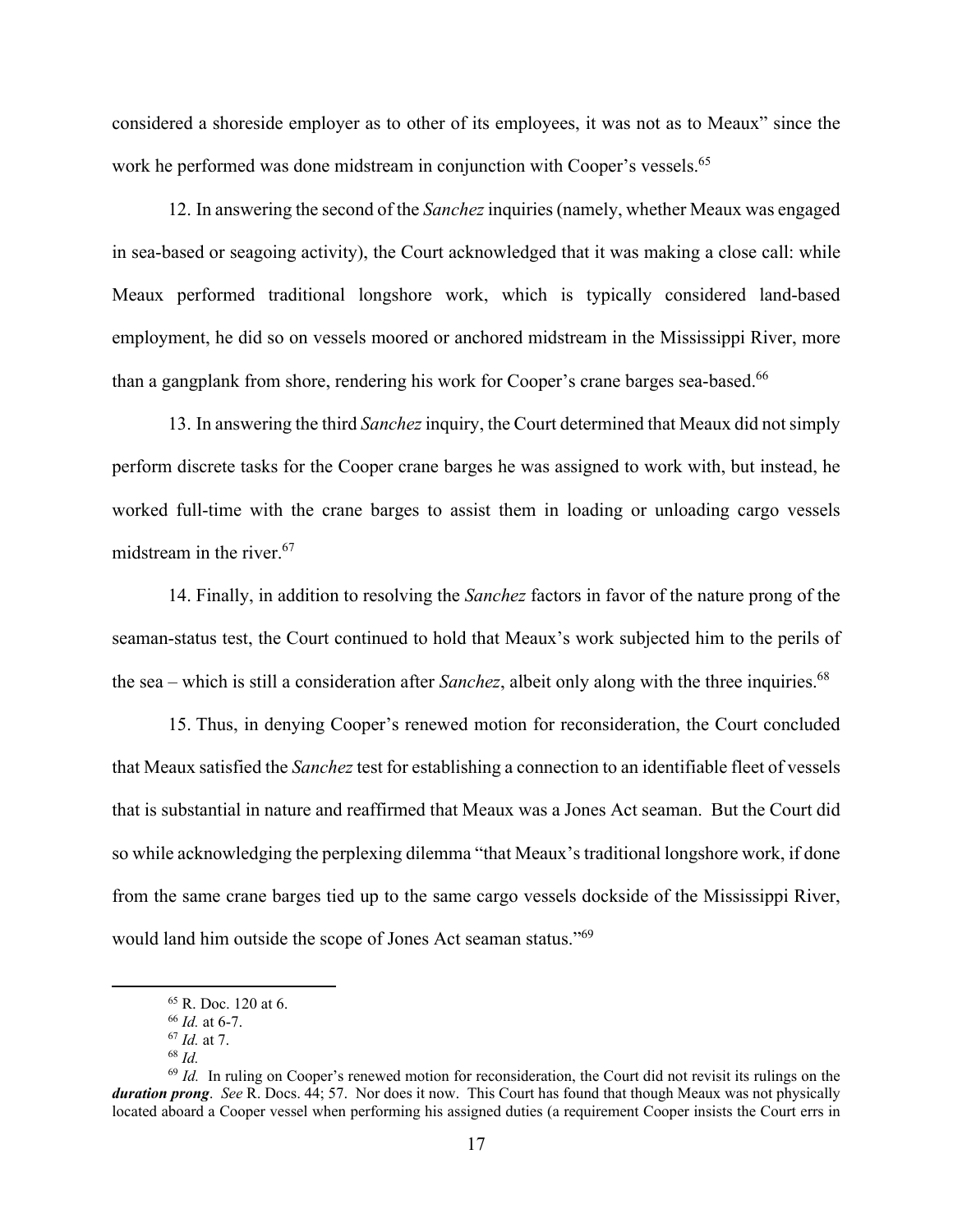### **III. Meaux's Seaman Status Reconsidered After Trial**

16. Now, after trial of the seaman-status issue, and having reconsidered all the previously submitted evidence, along with the previously unavailable testimony presented at trial,  $70$  the Court reverses its prior rulings and holds that Meaux was not a Jones Act seaman because the evidence presented at trial establishes that the balance of the *Sanchez* factors weighs against seaman status.

17. First, the Court looks anew at the question whether Meaux owed his allegiance to Cooper's fleet of crane barges as opposed to a shoreside employer. Cooper repeats its arguments that Meaux did all his work for Savard and Cooper as shoreside employers and that he did not work solely with a single crane barge to which he owed allegiance.<sup>71</sup> Characterizing Cooper as a

not imposing), the entirety of these duties was performed by him in the service of a Cooper vessel in navigation, that is, one within Cooper's fleet of crane barges under its common ownership or control. In this way, the duration prong is satisfied. Nevertheless, in an abundance of caution, the Court's prior rulings addressing the duration prong (R. Docs. 44; 57) are incorporated herein as findings of fact and conclusions of law, but because the Court holds that the *nature prong* of the seaman-status test fails, they are unnecessary to the Court's present decision.<br><sup>70</sup> Cooper and Savard settled the crossclaim with the express understanding that the Court undertake a bench

trial to revisit its prior ruling on seaman status. The trial would permit a more developed evidentiary record. In essence, then, the trial essentially called for reconsideration of this Court's prior summary-judgment orders. Reconsideration of interlocutory orders is governed by Rule 54(b) of the Federal Rules of Civil Procedure, which provides in pertinent part:

<sup>[</sup>A]ny order or other decision, however designated, that adjudicates fewer than all the claims or the rights and liabilities of fewer than all the parties does not end the action as to any of the claims or parties and may be revised at any time before the entry of a judgment adjudicating all the claims and all the parties' rights and liabilities.

Under Rule 54(b), a district court "is free to reconsider and reverse its decision for any reason it deems sufficient, even in the absence of new evidence or an intervening change in or clarification of the substantive law." *Austin v. Kroger Tex., L.P.*, 864 F.3d 326, 336 (5th Cir. 2017). Unlike motions to alter or amend a judgment under Rule 59(e), "Rule 54(b)'s approach to the interlocutory presentation of new arguments as the case evolves can be more flexible, reflecting 'the inherent power of the rendering district court to afford such relief from interlocutory judgments as justice requires.'" *Id.* at 337 (quoting *Cobell v. Jewell*, 802 F.3d 12, 25-26 (D.C. Cir. 2015)). However, the district court must exercise this broad discretion sparingly to forestall the perpetual reexamination of orders and the resulting burdens and delays. *See Calpecto 1981 v. Marshall Expl., Inc.*, 989 F.2d 1408, 1414-15 (5th Cir. 1993) ("if the district court was required to reconsider [an interlocutory order] simply because [the losing party] belatedly came forward with evidence not submitted prior to the ruling[,] … the cycle of reconsideration would be never-ending"); *Domain Protection, LLC v. Sea Wasp, LLC*, 2019 WL 3933614, at \*5 (E.D. Tex. Aug. 20, 2019) ("although a district court *may* revisit an interlocutory order on any ground it sees fit, it may also use its discretion to prevent parties from, without justification, raising new arguments for the first time") (emphasis in original; alteration and quotation omitted); 18B CHARLES A. WRIGHT, ARTHUR R. MILLER, & EDWARD H. COOPER, FEDERAL PRACTICE AND PROCEDURE § 4478.1 (3d ed. 2019). 71 R. Doc. 154 at 11-12*.*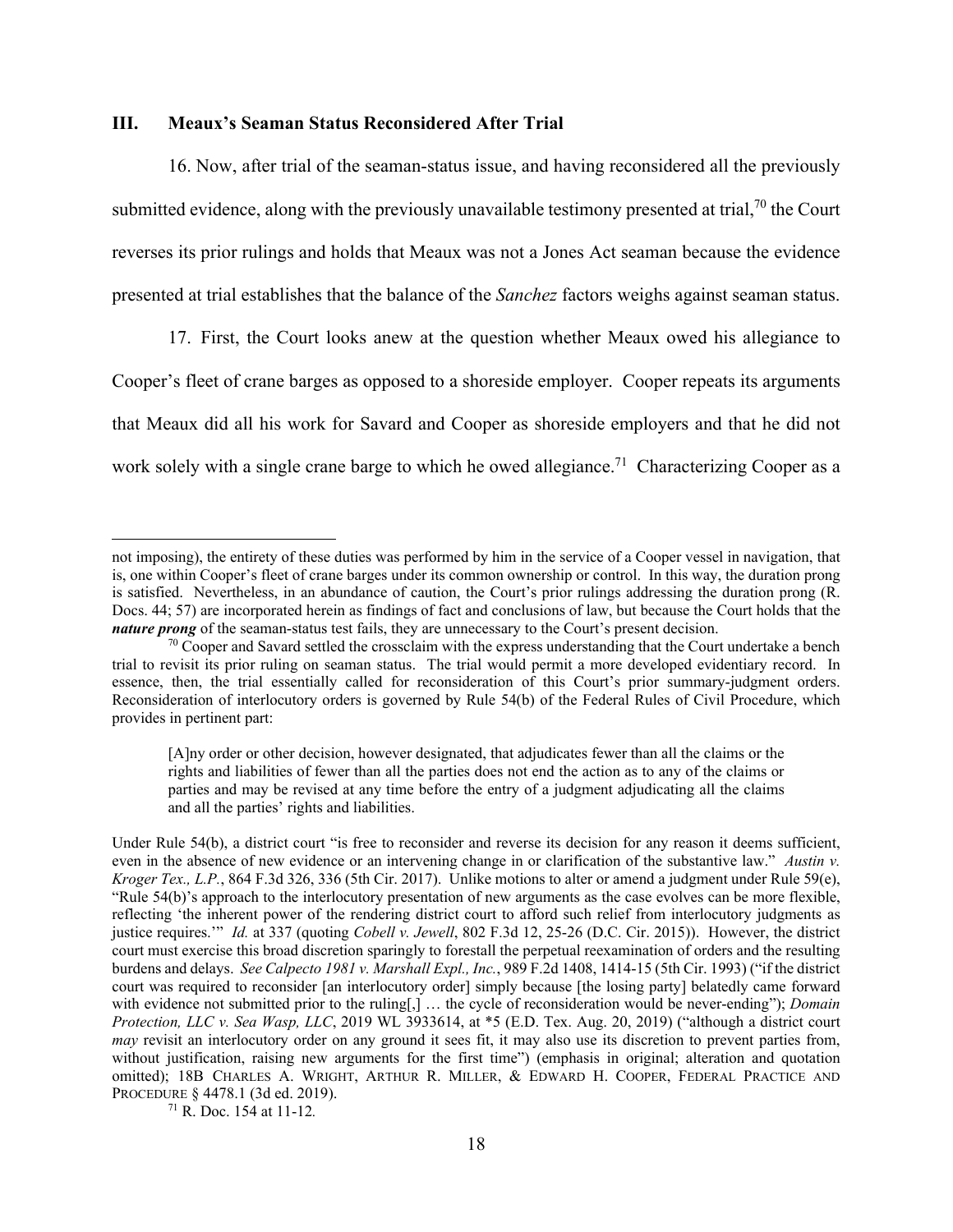shoreside employer for all purposes is exaggerated. Thus, although Meaux was not permanently assigned to the crew of any one crane barge, he was most often assigned to assist in the cargohandling mission of one or another of the crane barges within Cooper's fleet. In this sense, he was employed by Savard to work for Cooper performing cargo-handling operations and his daily assignments, including the Cooper vessel with which he worked, were dictated by the work required. If Meaux's work as part of a longshore crew makes Cooper a shoreside employer, even though his work was performed midstream in conjunction with Cooper's vessels, this first of the *Sanchez* inquiries is reduced to a circular test. Still, the function Meaux performed (longshoring) is an important consideration. Cooper also (but somewhat inconsistently) argues that the longshore crew's loyalty is to the cargo vessels being loaded and unloaded, not to Cooper's crane barge, because the cargo vessels "have the ability to tell the crane operators and/or longshore crew to perform the work in certain ways."<sup>72</sup> This argument is unavailing as it proves too much and too little. After all, this would suggest that the allegiance of the crane barge crew likewise runs to the cargo vessels since the crane barge crew, too, is subject to such direction. But allegiance is different from a line of communication, even an authoritative workflow line of communication. In addition, Cooper's argument fails to explain why the longshore crew's loyalty would run to the cargo vessels (which are owned by various entities not including Cooper) when the longshore crewmembers are recruited, hired, paid, assigned work, and supervised by Cooper. Viewing these factors together, though, this first *Sanchez* inquiry may tilt ever so slightly in favor of seaman status.

18. Second, the Court again examines whether Meaux was engaged in sea-based or seagoing activity. This remains a close call. Cooper is correct that Meaux performed traditional

<sup>72</sup> R. Doc. 153 at 2*.*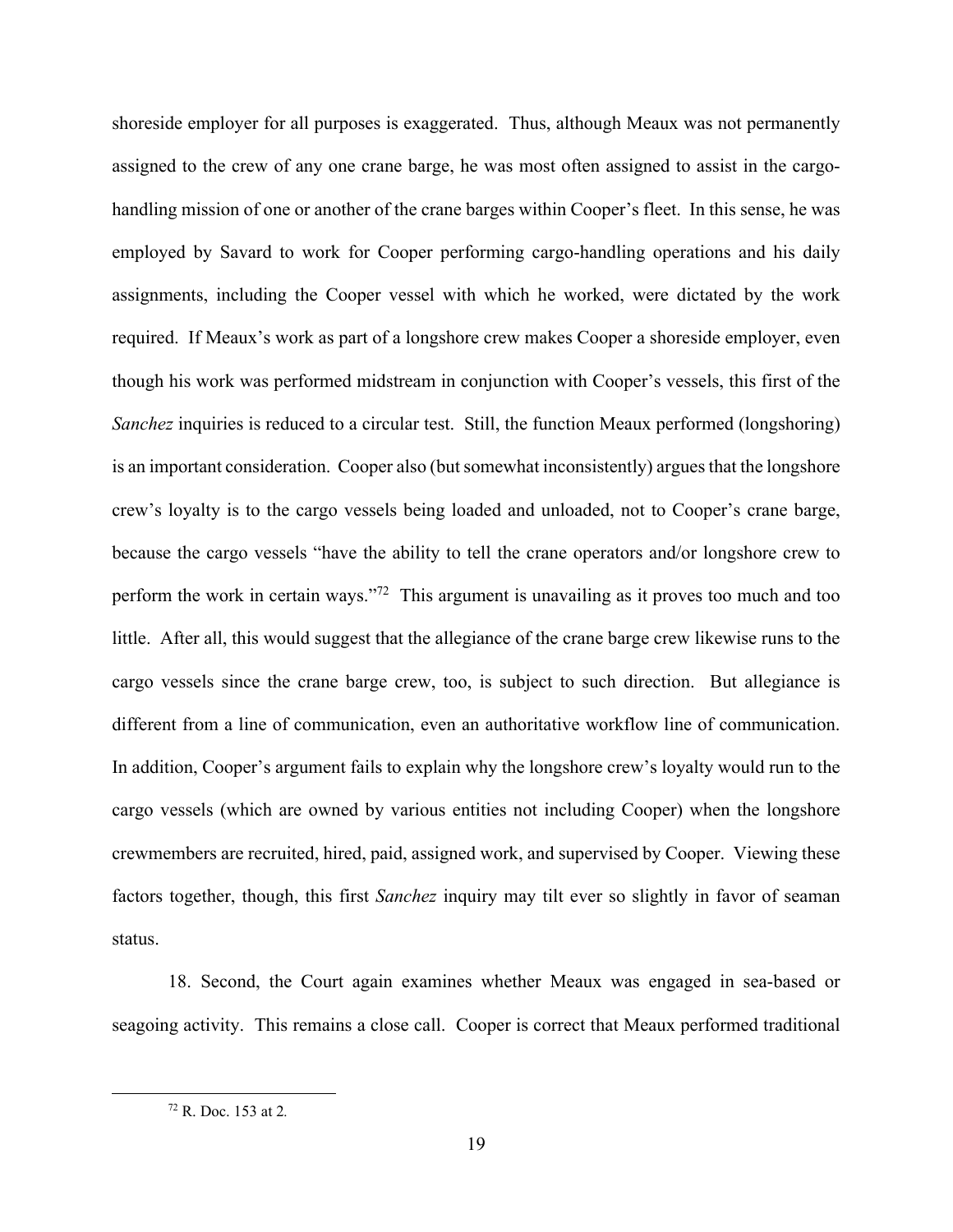longshore work, which is typically considered land-based employment. What is different here is that Meaux performed his work on vessels stationed midstream in the Mississippi River. Only once, at Darrow on the date of his injury, was the oceangoing cargo vessel moored dockside, just a gangplank from shore. In its previous ruling, the Court analyzed this difference to find that it subjected Meaux to the perils of the sea such that, on balance, his work should be considered seabased. Following *Sanchez*'s rejection of "perils of the sea" as a determinative consideration, however, the Court now reassesses its previous ruling. While Meaux's work was done on vessels midstream, is it proper to say that his duties really took him to sea? *See Papai,* 520 U.S. at 555 ("For the substantial connection requirement to serve its purpose, the inquiry into the nature of the employee's connection to the vessel must concentrate on whether the employee's duties take him to sea."). Boarding a crew boat to get to work is not seagoing activity; nor is performing longshore work near or around water. Otherwise, scores of maritime workers would be transformed into Jones Act seaman who the law currently does not recognize as such. As this Court previously observed, Meaux would certainly not be categorized as a seaman if the vessel being loaded and on which he worked was dockside.<sup>73</sup> Simply put, it cannot be said that Meaux's duties took him to sea in the way *Sanchez* envisions to allow his work to be considered sea-based or its nature seagoing activity.

19. Third, the Court reexamines whether Meaux's assignment to any vessel was limited to the performance of a discrete task after which his connection to the vessel ended, or whether his assignment included sailing with the vessel from port to port or location to location. In his work for Cooper, Meaux was assigned the jobs of flagger or utility man, each of which assisted the crane barges to complete their cargo-handling missions; these were not discrete tasks, like that of a

<sup>73</sup> R. Doc. 120 at 6-7*.*